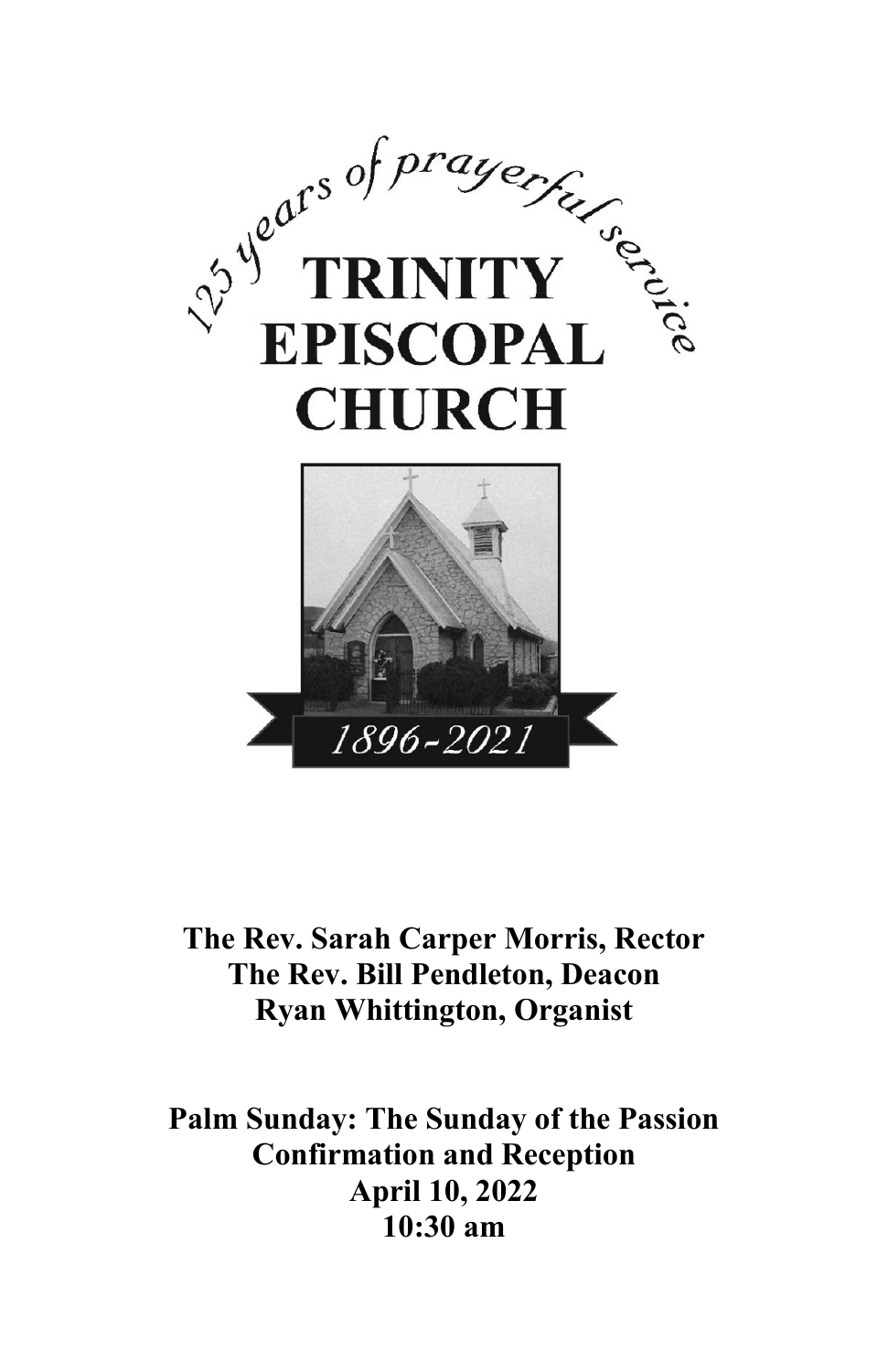# **The Liturgy of the Palms**

*Weather permitting, the 10:30 AM service commences in the Memorial Garden. Those who do not wish to climb the stairs may either participate from the door of the sanctuary or take their places inside to wait upon the procession.*

Blessed is the King who comes in the name of the Lord. *Peace in heaven and glory in the highest.*

*Celebrant* Let us pray.

Assist us mercifully with your help, O Lord God of our salvation, that we may enter with joy upon the contemplation of those mighty acts, whereby you have given us life and immortality; through Jesus Christ our Lord. *Amen.*

## **The Gospel**

|        | <i>Celebrant</i> The Gospel of our Lord Jesus Christ |
|--------|------------------------------------------------------|
|        | according to Luke.                                   |
| People | Glory to you, Lord Christ.                           |

#### **Luke 19:28-40**

After telling a parable to the crowd at Jericho, Jesus went on ahead, going up to Jerusalem. When he had come near Bethphage and Bethany, at the place called the Mount of Olives, he sent two of the disciples, saying, "Go into the village ahead of you, and as you enter it you will find tied there a colt that has never been ridden. Untie it and bring it here. If anyone asks you, 'Why are you untying it?' just say this, 'The Lord needs it.'" So those who were sent departed and found it as he had told them.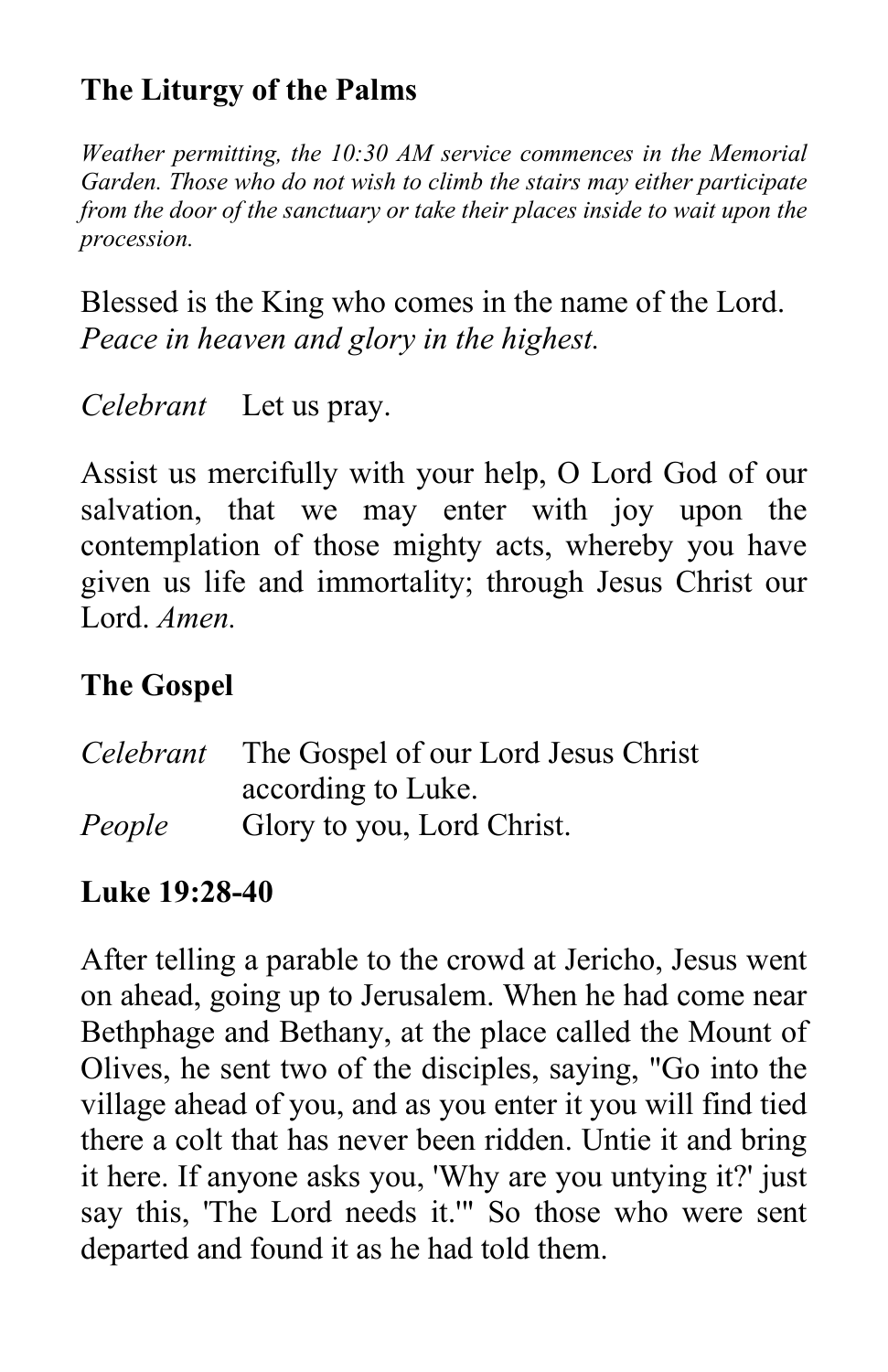As they were untying the colt, its owners asked them, "Why are you untying the colt?" They said, "The Lord needs it." Then they brought it to Jesus; and after throwing their cloaks on the colt, they set Jesus on it. As he rode along, people kept spreading their cloaks on the road. As he was now approaching the path down from the Mount of Olives, the whole multitude of the disciples began to praise God joyfully with a loud voice for all the deeds of power that they had seen, saying,

"Blessed is the king who comes in the name of the Lord!

Peace in heaven, and glory in the highest heaven!"

Some of the Pharisees in the crowd said to him, "Teacher, order your disciples to stop." He answered, "I tell you, if these were silent, the stones would shout out."

|        | Celebrant The Gospel of the Lord. |  |
|--------|-----------------------------------|--|
| People | Praise to you, Lord Christ.       |  |

*The Celebrant then says the following blessing*

| The Lord be with you.                                    |
|----------------------------------------------------------|
| <i>People</i> And also with you.                         |
| Celebrant Let us give thanks to the Lord our God.        |
| <i>People</i> It is right to give him thanks and praise. |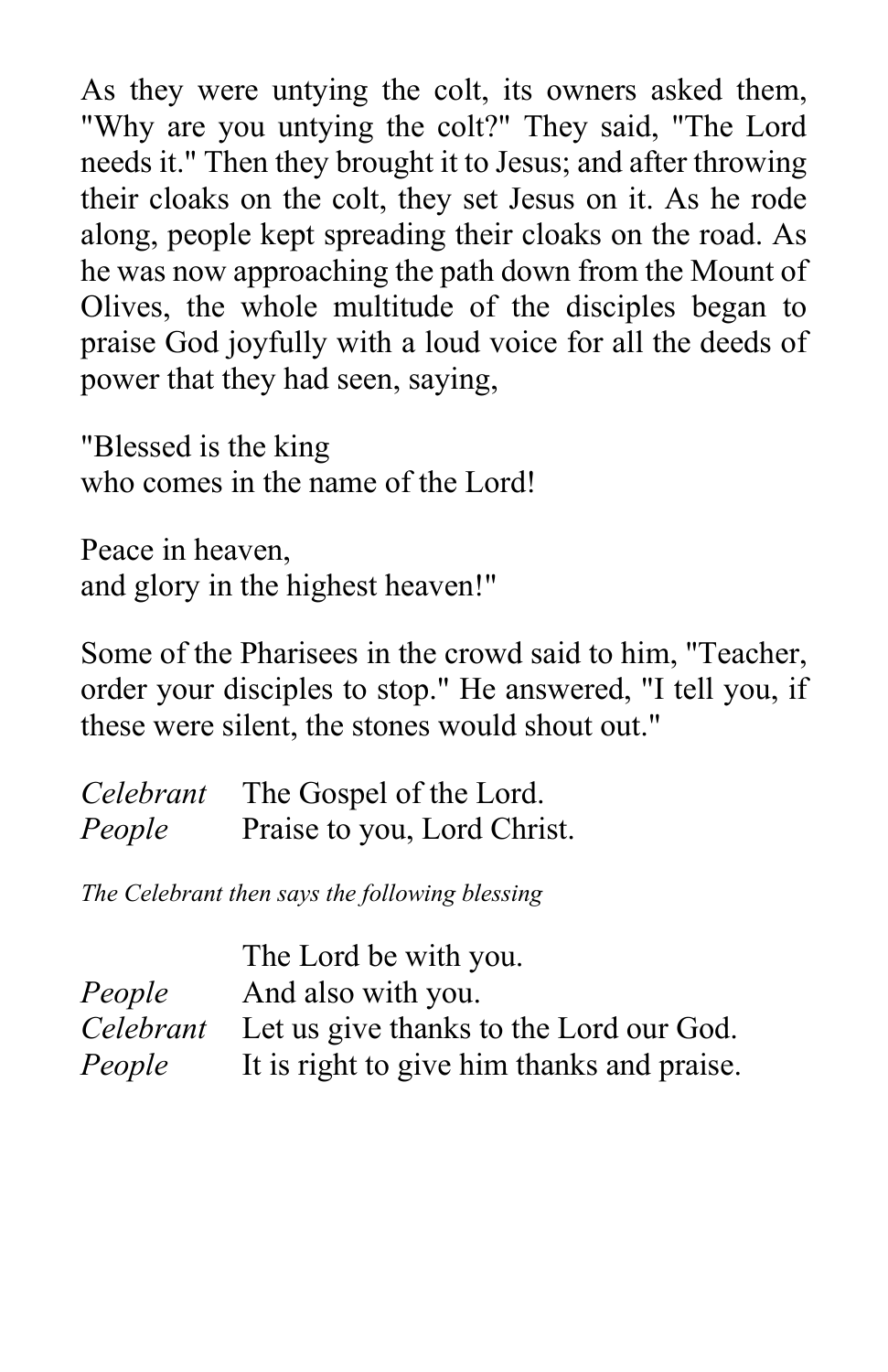It is right to praise you, Almighty God, for the acts of love by which you have redeemed us through your Son Jesus Christ our Lord. On this day he entered the holy city of Jerusalem in triumph, and was proclaimed as King of kings by those who spread their garments and branches of palm along his way. Let these branches be for us signs of his victory, and grant that we who bear them in his name may ever hail him as our King, and follow him in the way that leads to eternal life; who lives and reigns in glory with you and the Holy Spirit, now and for ever. *Amen.*

*The following or some other suitable anthem may then be sung or said*

Blessed is he who comes in the name of the Lord. *Hosanna in the highest.*

## **The Procession**

|        | <i>Celebrant</i> Let us go forth in peace. |
|--------|--------------------------------------------|
| People | In the name of Christ. Amen.               |

# **Hymn in Procession #154**

*All glory, laud, and honor to thee, Redeemer, King! to whom the lips of children made sweet hosannas ring.*

1 Thou art the King of Israel, thou David's royal Son, who in the Lord's Name comest, the King and Blessèd One.

*Refrain*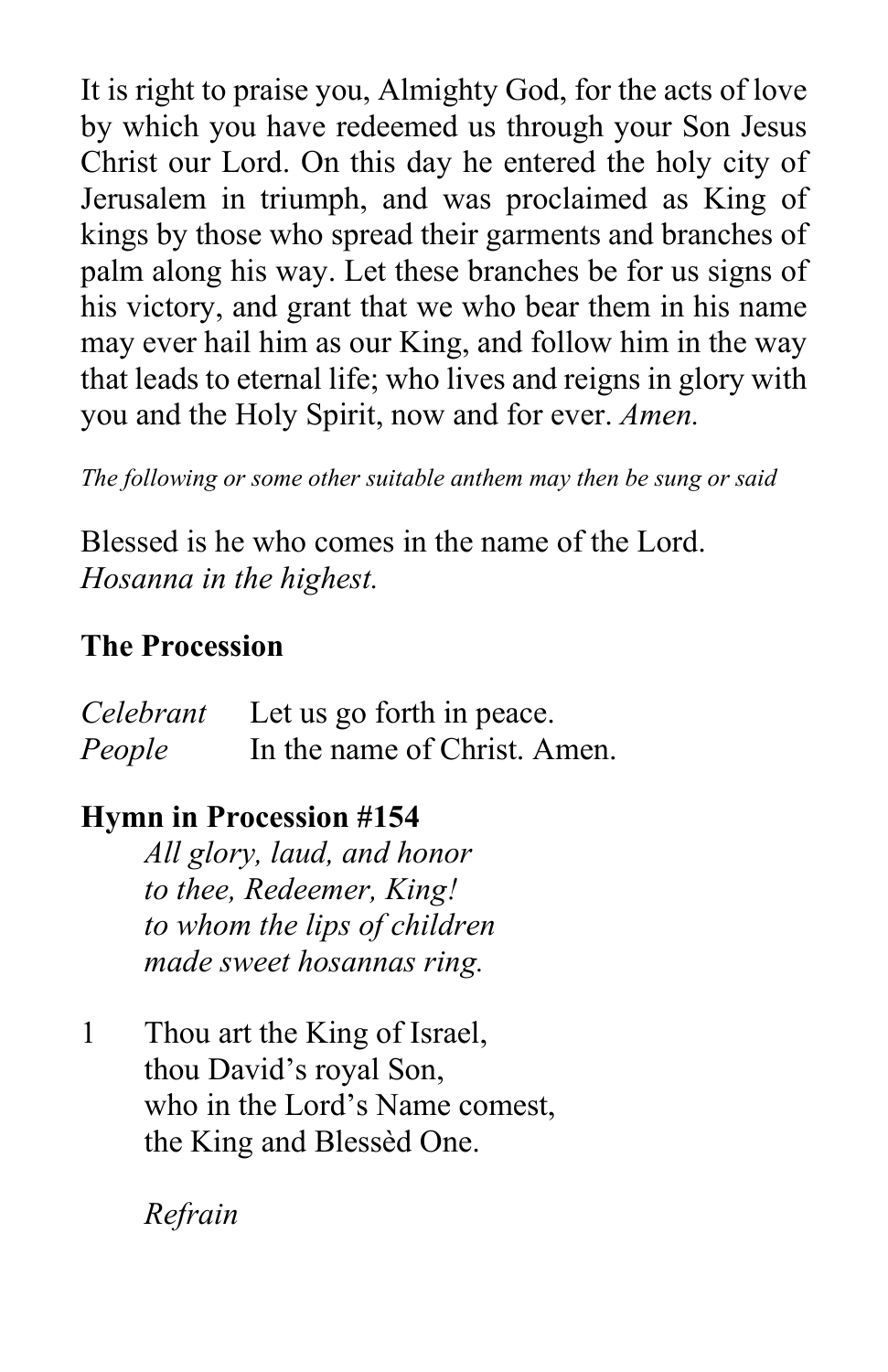2 The company of angels is praising thee on high; and we with all creation in chorus make reply.

# *Refrain*

3 The people of the Hebrews with palms before thee went; our praise and prayers and anthems before thee we present.

# *Refrain*

4 To thee before thy passion they sang their hymns of praise; to thee, now high exalted, our melody we raise.

# *Refrain*

5 Thou didst accept their praises; accept the prayers we bring, who in all good delightest, thou good and gracious King.

# *Refrain*

*During the processn, all hold branches in their hands*

| <b>Bishop</b> | Bless the Lord who forgives all our sins. |
|---------------|-------------------------------------------|
| People        | His mercy endures for ever.               |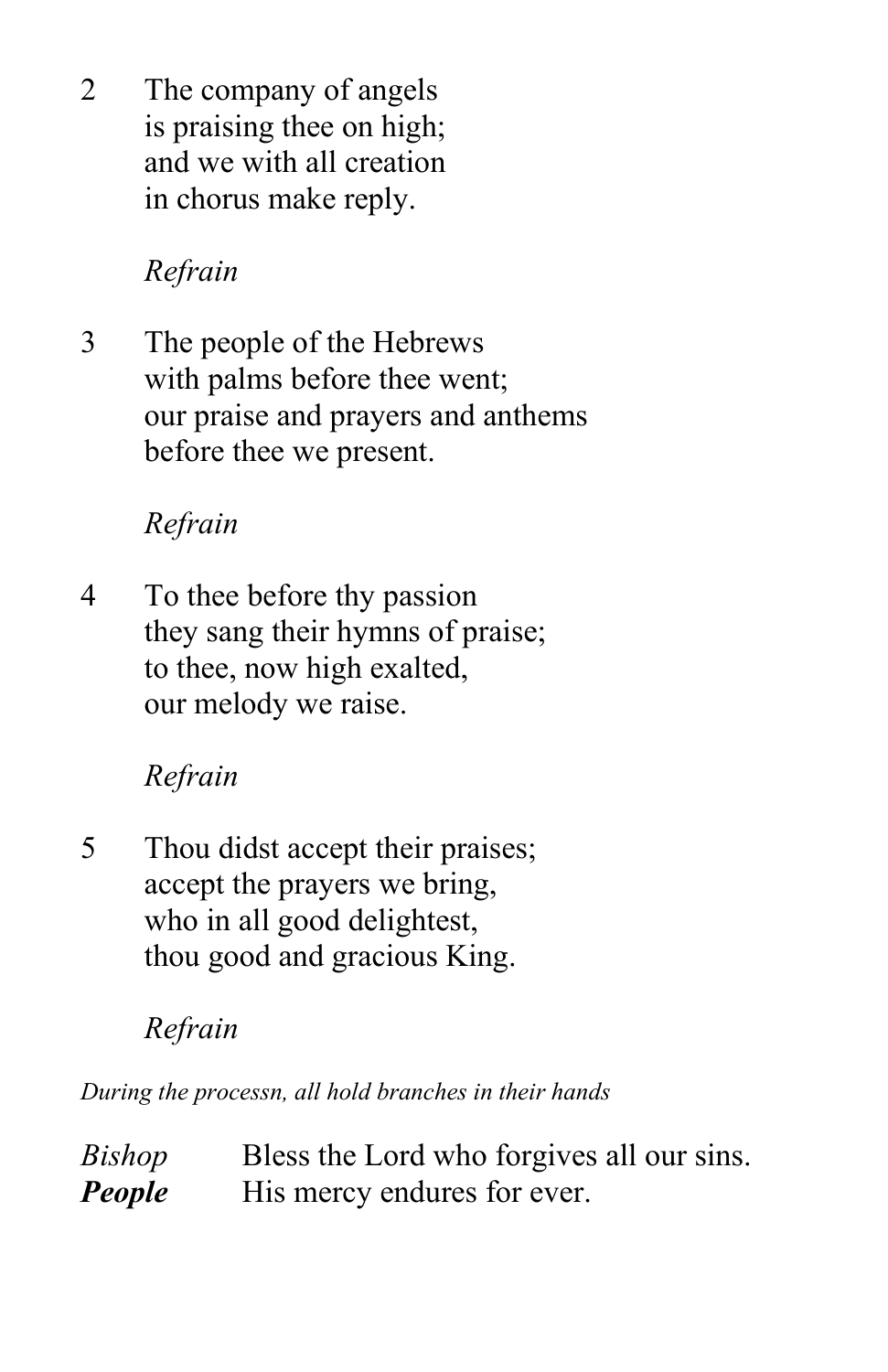#### *The Bishop then continues*

|               | There is one Body and one Spirit;      |  |  |
|---------------|----------------------------------------|--|--|
| People        | There is one hope in God's call to us; |  |  |
| <b>Bishop</b> | One Lord, one Faith, one Baptism;      |  |  |
| People        | One God and Father of all.             |  |  |
| <b>Bishop</b> | The Lord be with you.                  |  |  |
| People        | And also with you.                     |  |  |
| <b>Bishop</b> | Let us pray.                           |  |  |

#### **The Collect**

Almighty and everliving God, in your tender love for the human race you sent your Son our Savior Jesus Christ to take upon him our nature, and to suffer death upon the cross, giving us the example of his great humility: Mercifully grant that we may walk in the way of his suffering, and also share in his resurrection; through Jesus Christ our Lord, who lives and reigns with you and the Holy Spirit, one God, for ever and ever. *Amen.*

*Please be seated during the reading of the Lessons and the Psalm.*

#### **The First Lesson: Isaiah 50-4-9a**

The Lord God has given me the tongue of a teacher,

that I may know how to sustain the weary with a word.

Morning by morning he wakens- wakens my ear to listen as those who are taught.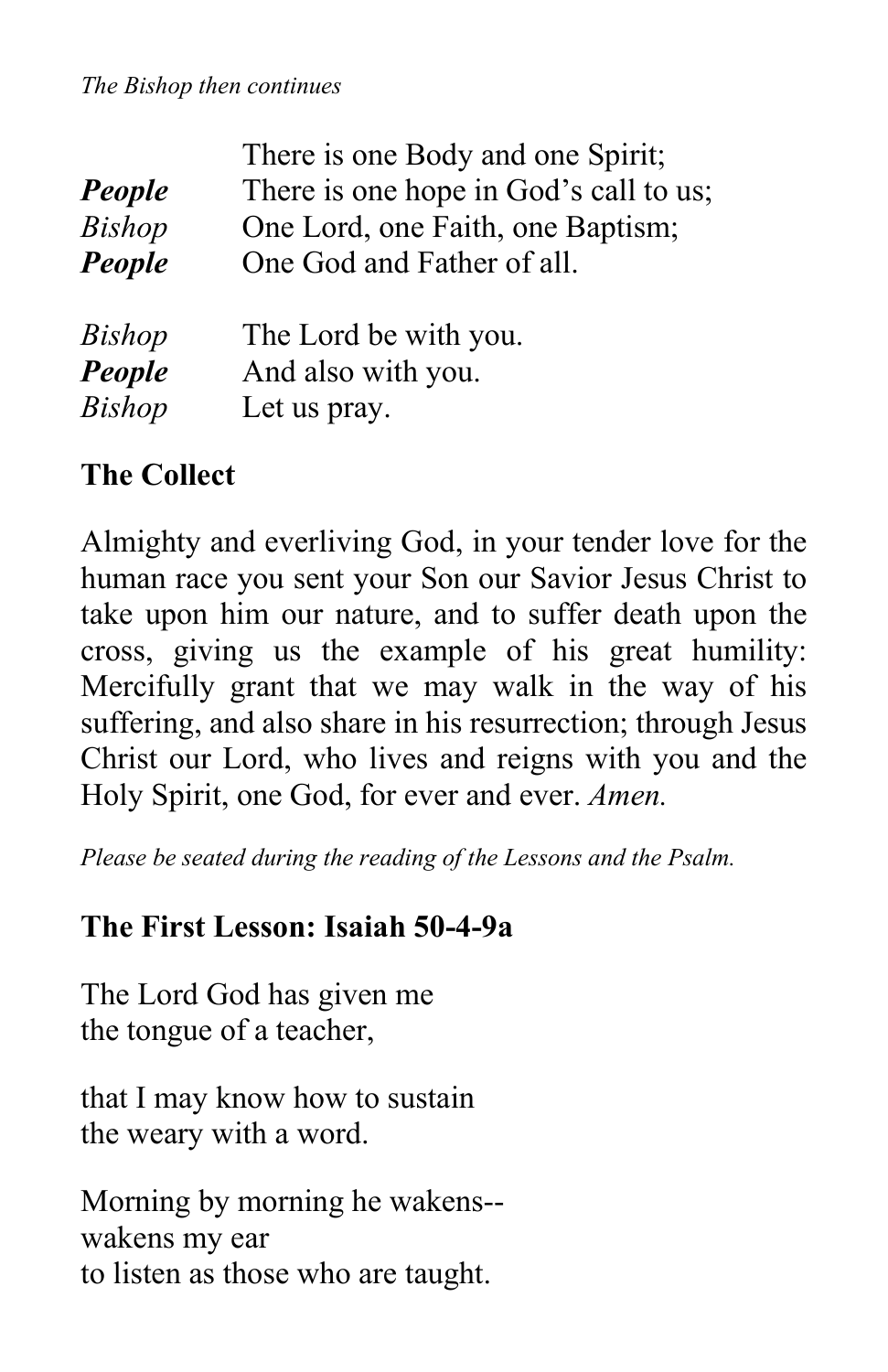The Lord God has opened my ear, and I was not rebellious, I did not turn backward.

I gave my back to those who struck me, and my cheeks to those who pulled out the beard;

I did not hide my face from insult and spitting.

The Lord God helps me; therefore I have not been disgraced;

therefore I have set my face like flint, and I know that I shall not be put to shame; he who vindicates me is near.

Who will contend with me? Let us stand up together.

Who are my adversaries? Let them confront me.

It is the Lord God who helps me; who will declare me guilty?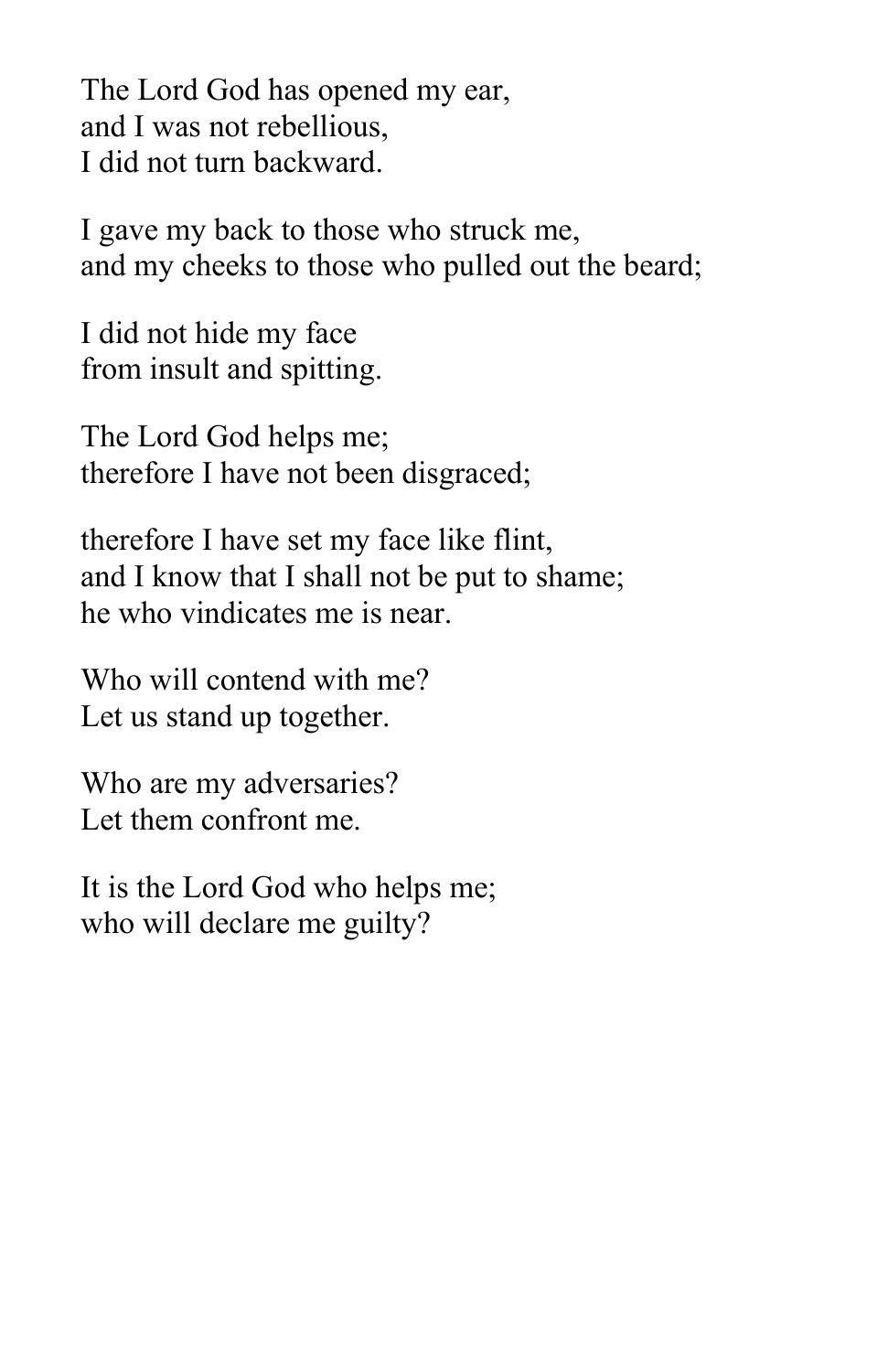



9 Have mercy on me, O LORD, for I am in **trouble**; \*

my eye is consumed with sorrow, and also my throat and my **belly**.

- 10 For my life is wasted with grief, and my years with **sighing**; \* my strength fails me because of affliction, and my bones are con**sumed**.
- 11 I have become a reproach to all my enemies and even to my neighbors, a dismay to those of my ac**quaintance**; \* when they see me in the street they a**void me**.
- 12 I am forgotten like a dead man, out of **mind**; \* I am as useless as a broken **pot**.
- 13 For I have heard the whispering of the crowd; fear is all a**round**; \* they put their heads together against me; they plot to take my **life**.
- 14 But as for me, I have trusted in you, O **LORD**. I have said, "You are my **God**.
- 15 My times are in your **hand**; \* rescue me from the hand of my enemies, and from those who perse**cute me**.
- 16 Make your face to shine upon your **servant**, \* and in your loving-kindness **save me**."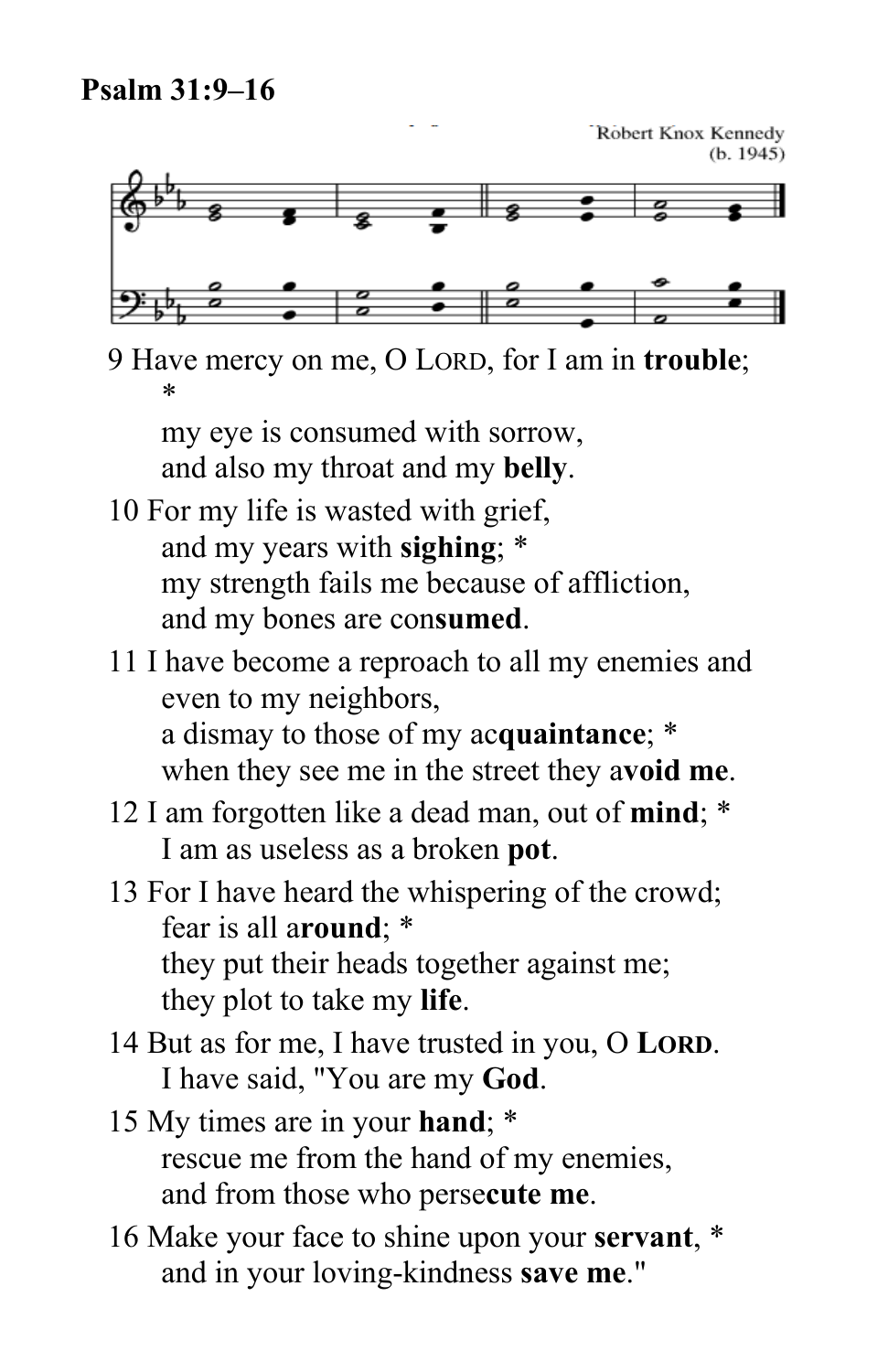## **The Second Lesson: Philippians 2:5-11**

Let the same mind be in you that was in Christ Jesus,

who, though he was in the form of God, did not regard equality with God as something to be exploited, but emptied himself, taking the form of a slave, being born in human likeness.

And being found in human form, he humbled himself and became obedient to the point of death- even death on a cross.

Therefore God also highly exalted him and gave him the name that is above every name, so that at the name of Jesus every knee should bend, in heaven and on earth and under the earth, and every tongue should confess that Jesus Christ is Lord, to the glory of God the Father.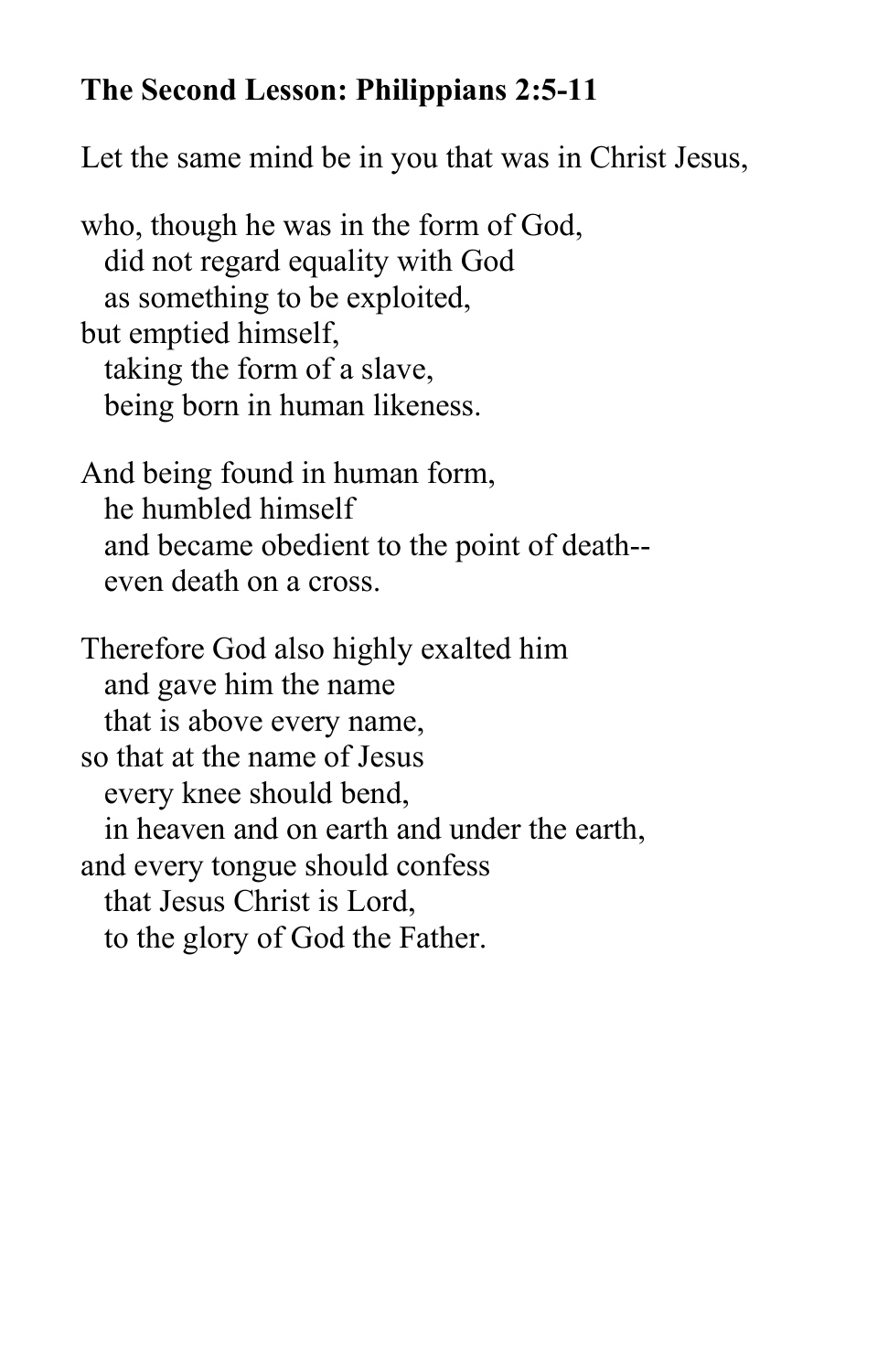## **Sequence Hymn #458 vs. 1, 3 & 7**

My song is love unknown, my Savior's love to me, Love to the loveless shown that they might lovely be. O who am I that for my sake my Lord should take frail flesh, and die?

Sometimes they strew his way, and his strong praises sing,

Resounding all the day hosanas to their King. Then "Crucify!" is all their breath, and for his death they thirst and cry.

Here might I stay and sing, no story so divine: Never was love, dear King, new was grief like thine. This is my friend, in whose sweet praise I all my days could gladly spend.

## **The Passion Gospel: Luke 23:1-49** (see insert)

*(Remain seated until the words, "Then the soldiers brought Jesus to the place called The Skull." Then stand as you are able. The congregation says the part of the "Assembly." There will be a moment of silence at the death of Jesus, during with the people may kneel or bow. When the narrator continues the people may stand again. The customary responses before and after the Gospel are omitted.)*

**Sermon** The Rt. Rev. Samuel S. Rodman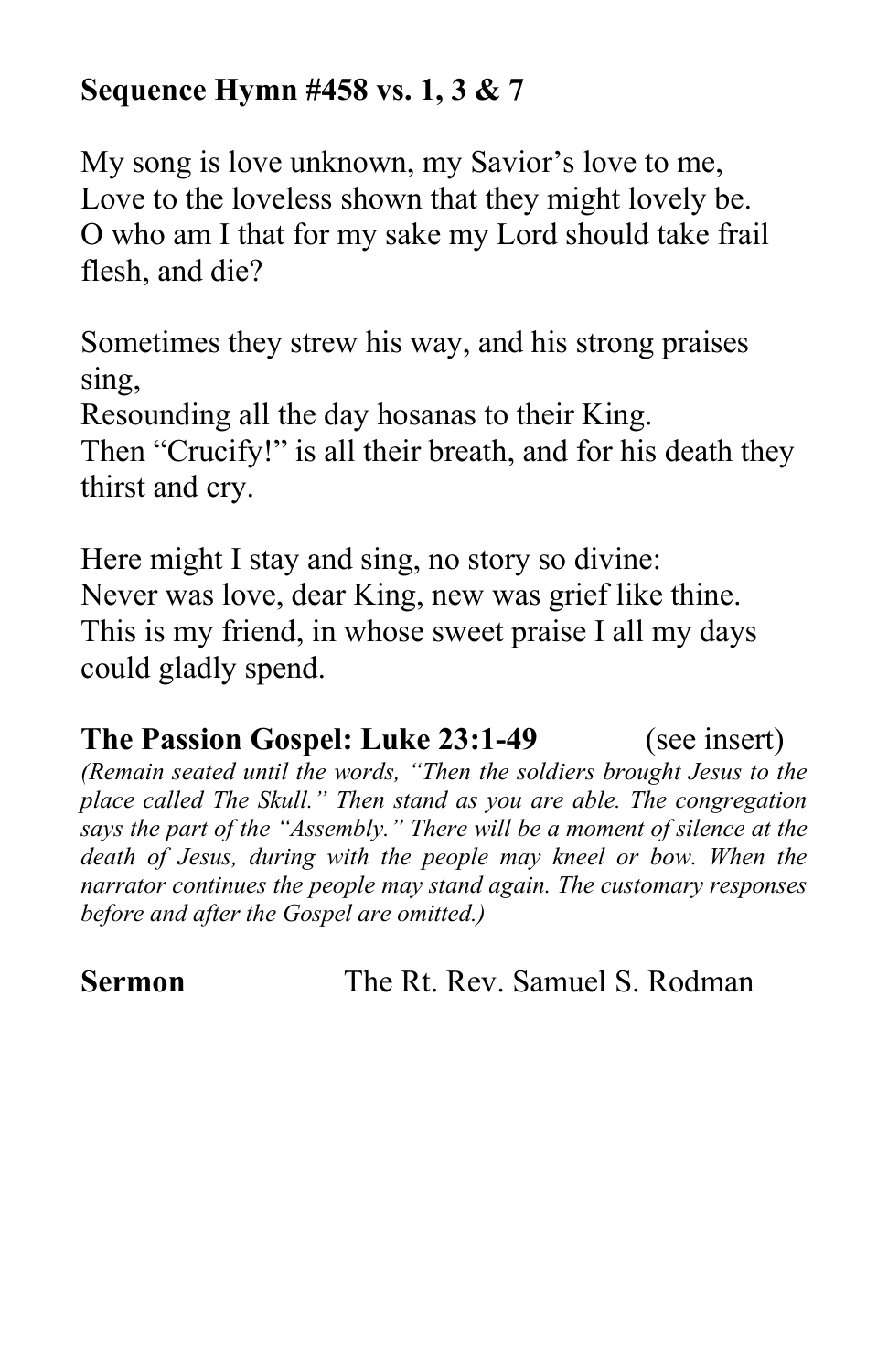# **Hymn #513**

- 1 Like the murmur of the dove's song, like the challenge of her flight, like the vigor of the wind's rush, like the new flame's eager might: come, Holy Spirit, come.
- 2 To the members of Christ's Body, to the branches of the Vine, to the Church in faith assembled, to her midst as gift and sign: come, Holy Spirit, come.
- 3 With the healing of division, with the ceaseless voice of prayer, with the power to love and witness, with the peace beyond compare: come, Holy Spirit, come.

# **Presentation and Examination of the Candidates**

*The Bishop says*

The Candidate(s) will now be presented.

*Presenters* I present *these persons* for Confirmation and Reception.

*The Bishop asks the candidates*

Do you reaffirm your renunciation of evil? *Candidate* I do.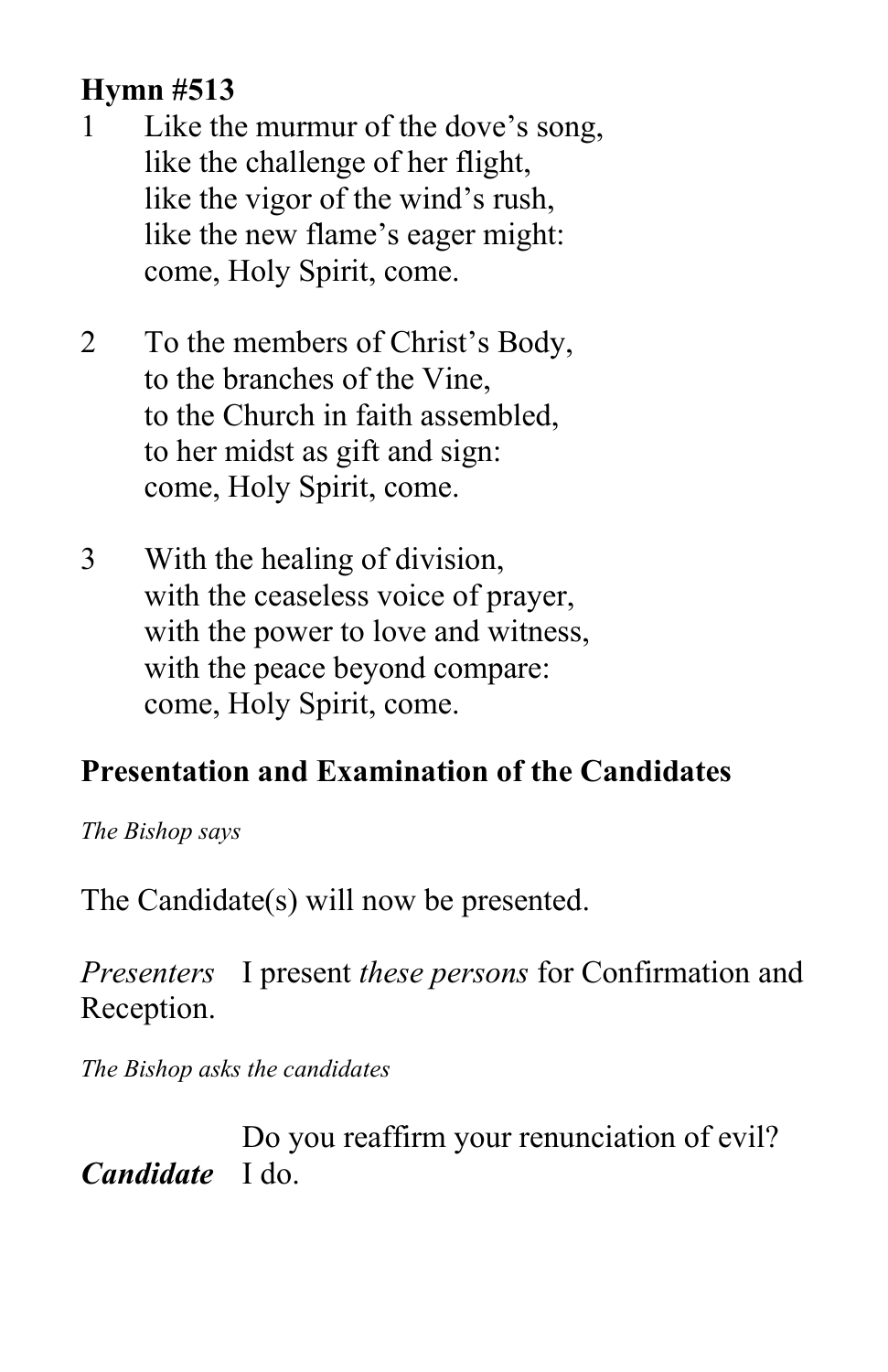| Bishop | Do you renew your commitment to Jesus                                                   |
|--------|-----------------------------------------------------------------------------------------|
|        | Christ?                                                                                 |
|        | <b>Candidate</b> I do, and with God's grace I will follow him<br>as my Savior and Lord. |

*After all have been presented, the Bishop addresses the congregation, saying*

Will you who witness these vows do all in your power to support *these persons* in *their* life in Christ? *People* We will.

*The Bishop then says these or similar words*

Let us join with *those* who *are* committing *themselves* to Christ and renew our own baptismal covenant.

# **The Baptismal Covenant**

| <b>Bishop</b> | Do you believe in God the Father?                  |  |  |
|---------------|----------------------------------------------------|--|--|
| <b>People</b> | I believe in God, the Father almighty,             |  |  |
|               | creator of heaven and earth.                       |  |  |
| <i>Bishop</i> | Do you believe in Jesus Christ, the Son of<br>God? |  |  |
| People        | I believe in Jesus Christ, his only Son, our       |  |  |
|               | Lord.                                              |  |  |
|               | He was conceived by the power of the               |  |  |
|               | Holy Spirit and born of the Virgin Mary.           |  |  |
|               | He suffered under Pontius Pilate,                  |  |  |
|               | was crucified, died, and was buried.               |  |  |
|               | He descended to the dead.                          |  |  |
|               | On the third day he rose again.                    |  |  |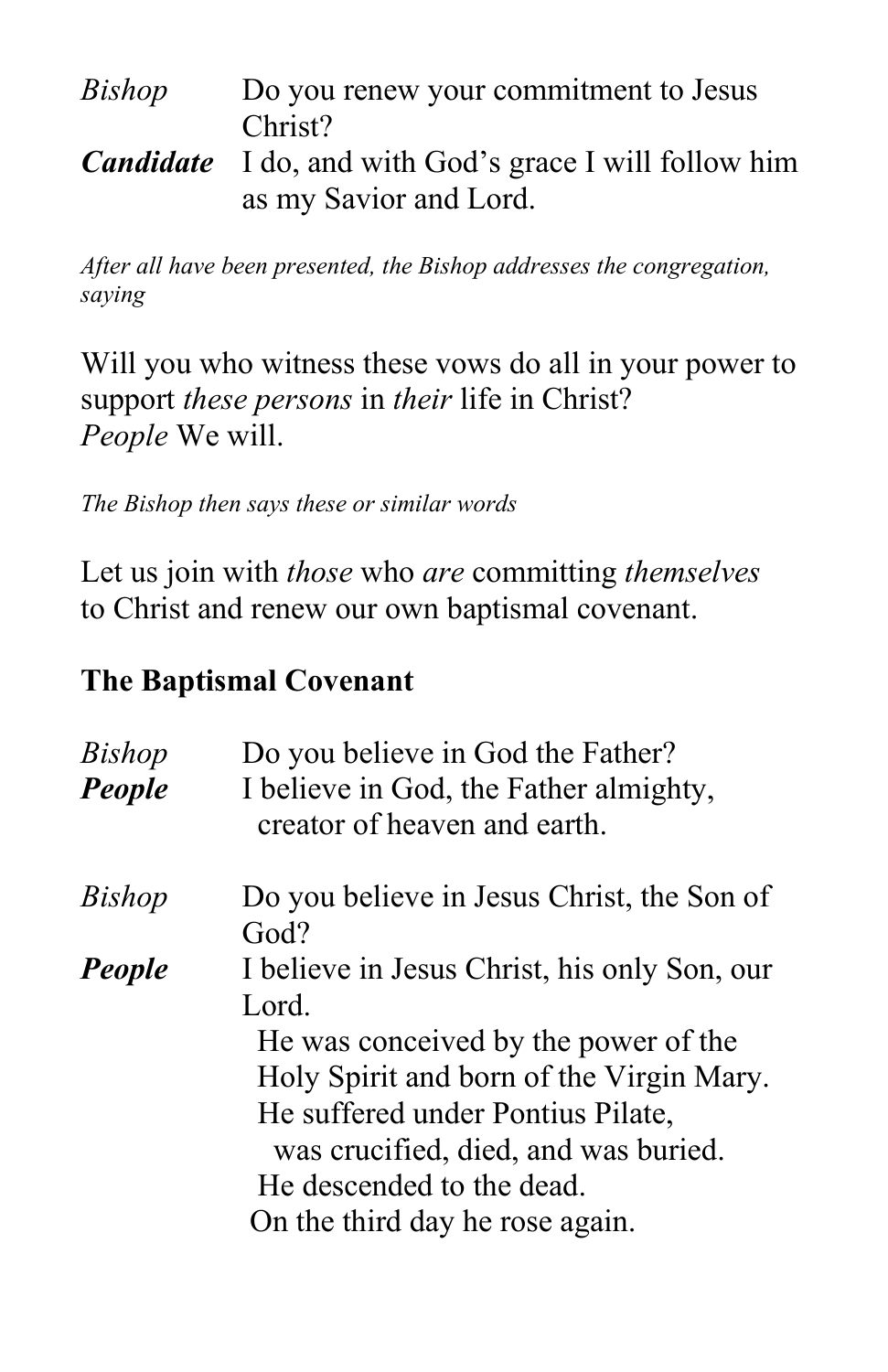|               | He ascended into heaven,<br>and is seated at the right hand of the<br>Father.<br>He will come again to judge the living and<br>the dead. |
|---------------|------------------------------------------------------------------------------------------------------------------------------------------|
| <b>Bishop</b> | Do you believe in God the Holy Spirit?                                                                                                   |
| People        | I believe in the Holy Spirit,                                                                                                            |
|               | the holy catholic Church,                                                                                                                |
|               | the communion of saints,                                                                                                                 |
|               | the forgiveness of sins,                                                                                                                 |
|               | the resurrection of the body,<br>and the life everlasting.                                                                               |
|               |                                                                                                                                          |
| <b>Bishop</b> | Will you continue in the apostles' teaching                                                                                              |
|               | and fellowship, in the breaking of bread, and                                                                                            |
|               | in the prayers?                                                                                                                          |
| People        | I will, with God's help.                                                                                                                 |
| <i>Bishop</i> | Will you persevere in resisting evil, and,                                                                                               |
|               | whenever you fall into sin, repent and return                                                                                            |
|               | to the Lord?                                                                                                                             |
| People        | I will, with God's help.                                                                                                                 |
| <i>Bishop</i> | Will you proclaim by word and example the                                                                                                |
|               | Good News of God in Christ?                                                                                                              |
| People        | I will, with God's help.                                                                                                                 |
| <b>Bishop</b> | Will you seek and serve Christ in all                                                                                                    |
|               | persons, loving your neighbor as yourself?                                                                                               |
| People        | I will, with God's help.                                                                                                                 |
|               |                                                                                                                                          |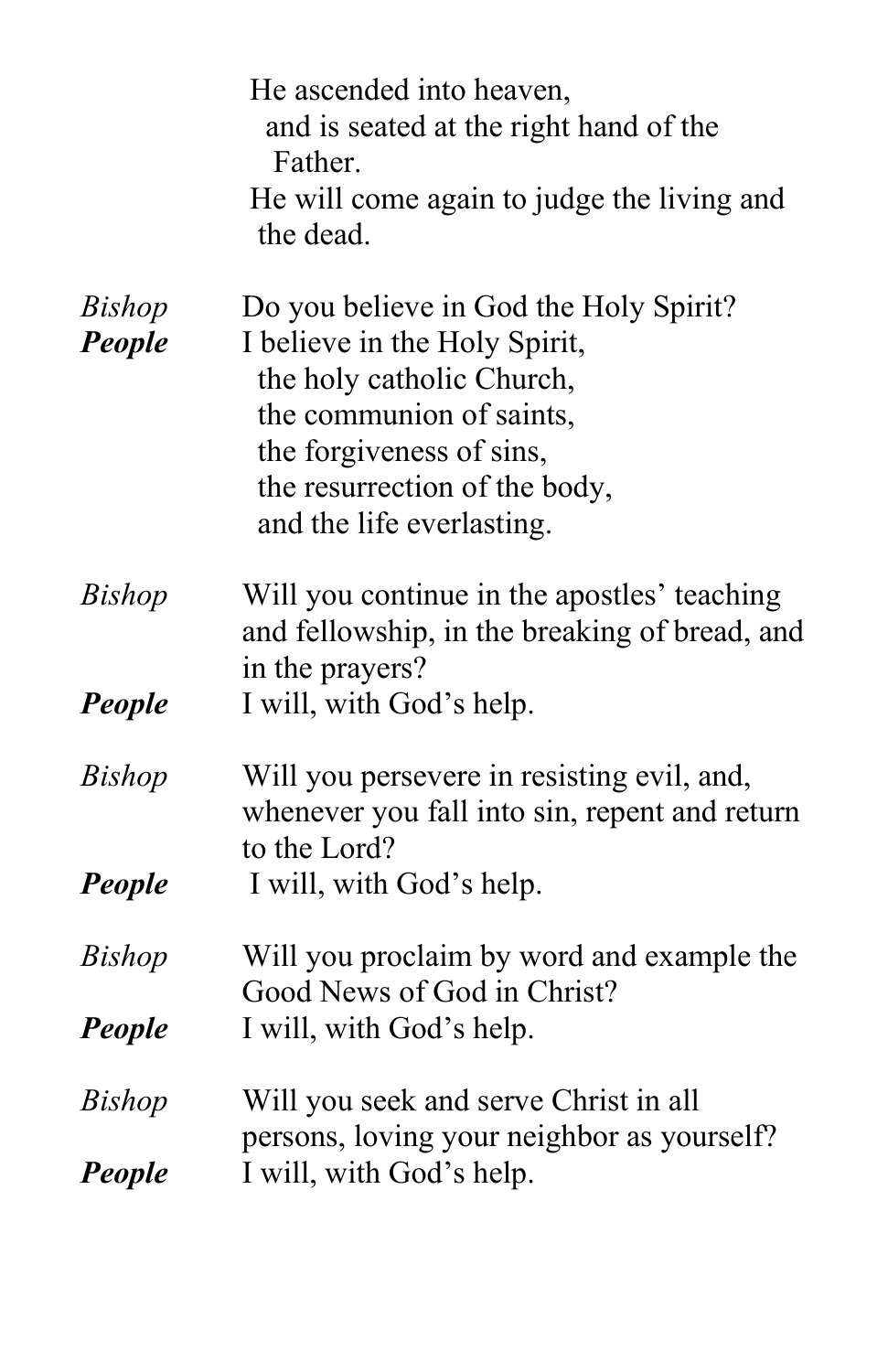| Will you strive for justice and peace among  |
|----------------------------------------------|
| all people, and respect the dignity of every |
| human being?                                 |
| I will, with God's help.                     |
|                                              |

#### **Prayers for the Candidates**

*The Bishop then says to the congregation*

Let us now pray for *these persons* who *have* renewed *their* commitment to Christ.

*Then the Bishop says*

Almighty God, we thank you that by the death and resurrection of your Son Jesus Christ you have overcome sin and brought us to yourself, and that by the sealing of your Holy Spirit you have bound us to your service. Renew in *these* your *servants* the covenant you made with *them* at *their* Baptism. Send *them* forth in the power of that Spirit to perform the service you set before *them*; through Jesus Christ your Son our Lord, who lives and reigns with you and the Holy Spirit, one God, now and for ever. *Amen*.

#### **For Confirmation**

*The Bishop lays hands upon each one and says*

Strengthen, O Lord, your servant *N*. with your Holy Spirit; empower *him* for your service; and sustain *him* all the days of *his* life. *Amen*.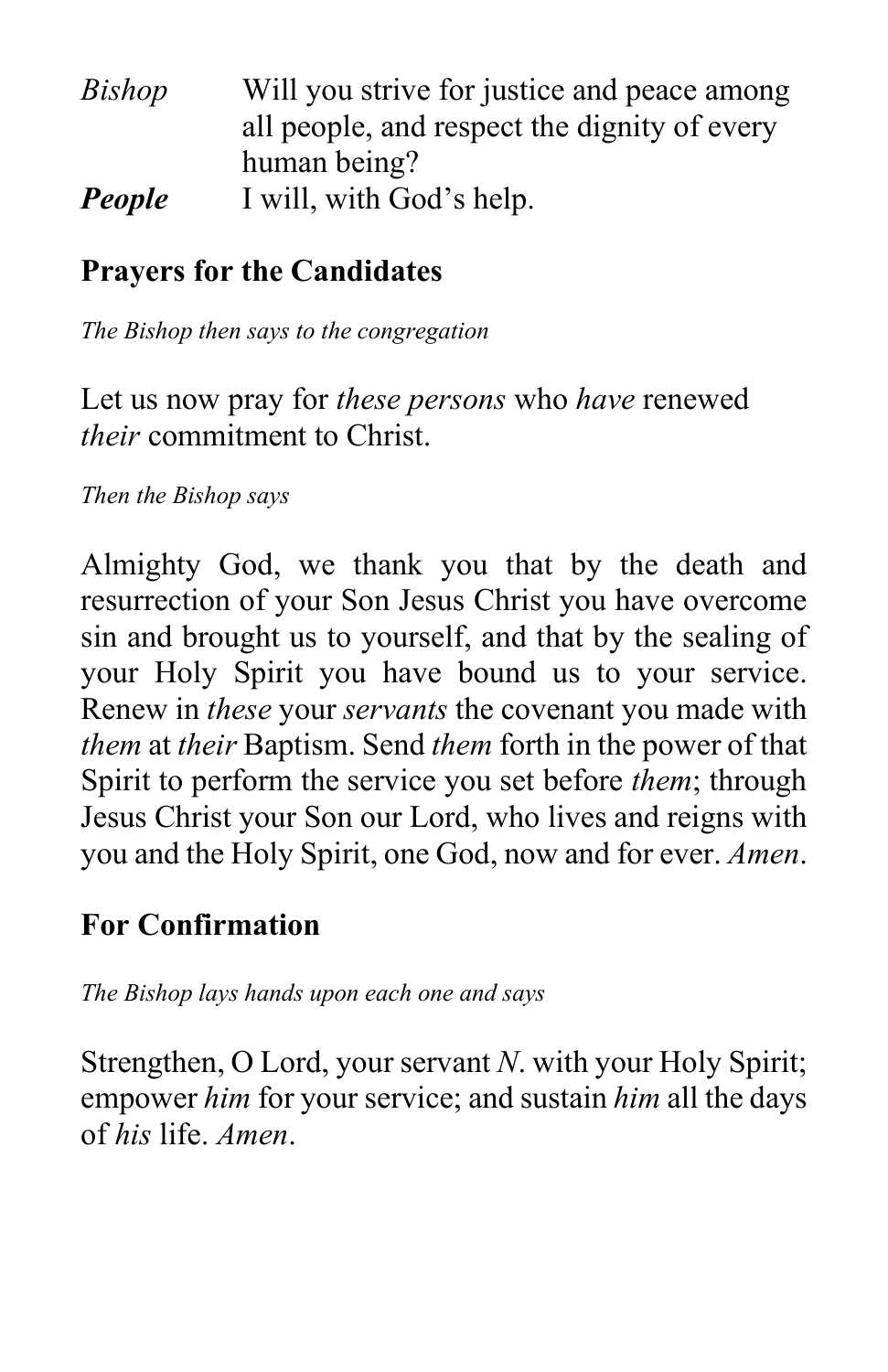*or this*

Defend, O Lord, your servant *N*. with your heavenly grace, that *he* may continue yours for ever, and daily increase in your Holy Spirit more and more, until *he* comes to your everlasting kingdom. *Amen*.

#### **For Reception**

*N*., we recognize you as a member of the one holy catholic and apostolic Church, and we receive you into the fellowship of this Communion. God, the Father, Son, and Holy Spirit, bless, preserve, and keep you. *Amen*.

*The Bishop concludes with this prayer*

Almighty and everliving God, let your fatherly hand ever be over *these* your *servants*; let your Holy Spirit ever be with *them*; and so lead *them* in the knowledge and obedience of your Word, that *they* may serve you in this life, and dwell with you in the life to come; through Jesus Christ our Lord. *Amen*.

**The Peace** BCP p. 360

*All stand. The Celebrant says to the people*

The peace of the Lord be always with you. *People* And also with you.

#### **Announcements**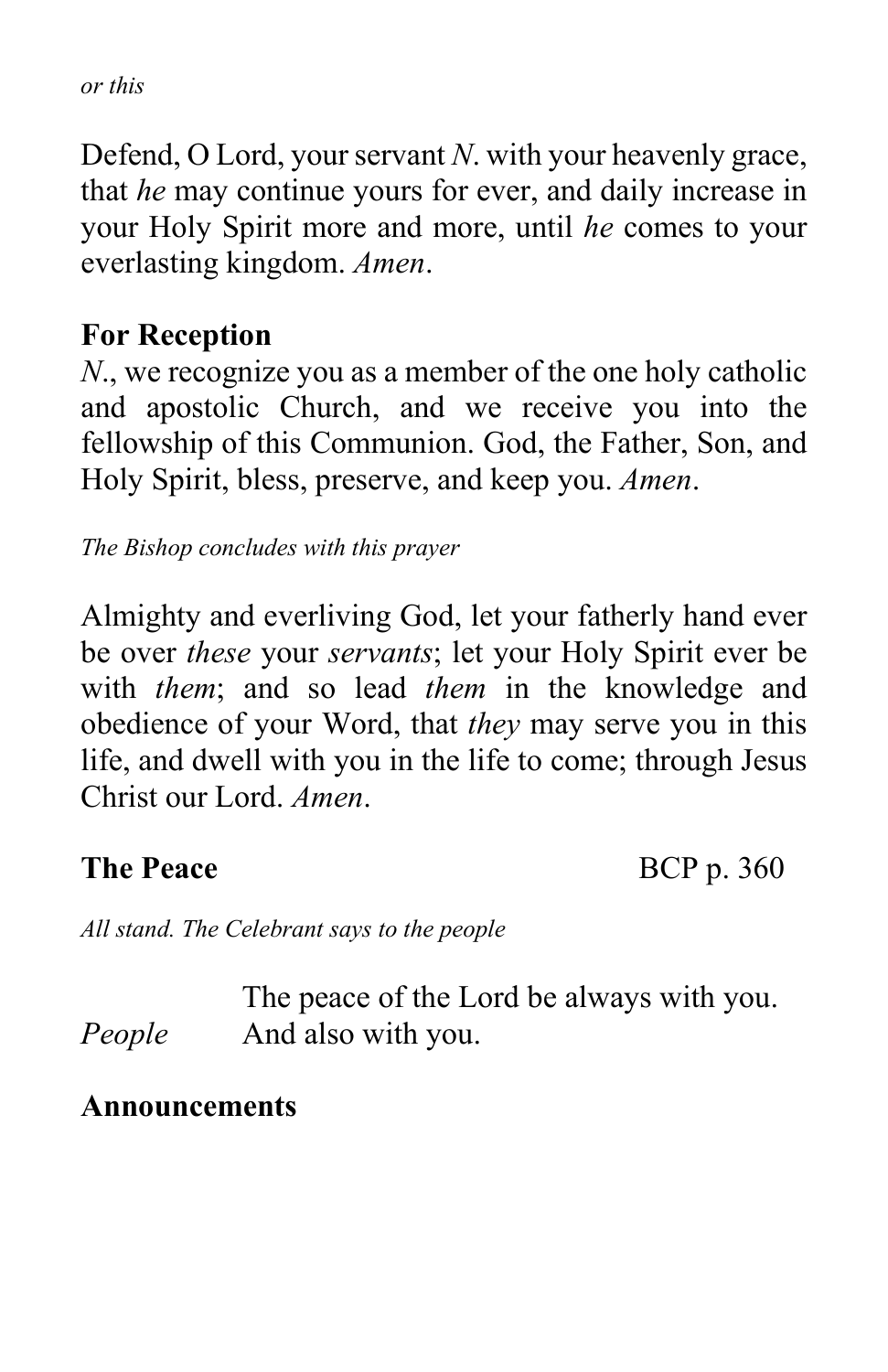# **Diocesan Mission Prayer**

Most gracious and loving God: Strengthen the hearts of your people in this diocese That loving you with our whole heart, And loving our neighbors as ourselves, We might, in the power of the Spirit, Obey the call of Jesus, To go into our world as disciples Making disciples, And making a difference Through your saving love. Amen.

**Offertory and Doxology** Hymn # 380 (v. 3) Praise God, from whom all blessings flow; praise him, all creatures here below; praise him above, ye heavenly host: praise Father, Son, and Holy Ghost.

#### **Eucharistic Prayer A** *BCP* 367

*Stand as you are able. The Celebrant faces the people and sings or says*

|           | The Lord be with you.                      |
|-----------|--------------------------------------------|
| People    | And also with you.                         |
|           | Celebrant Lift up your hearts.             |
| People    | We lift them to the Lord.                  |
| Celebrant | Let us give thanks to the Lord our God.    |
| People    | It is right to give him thanks and praise. |

*Then, facing the Holy Table, the Celebrant proceeds*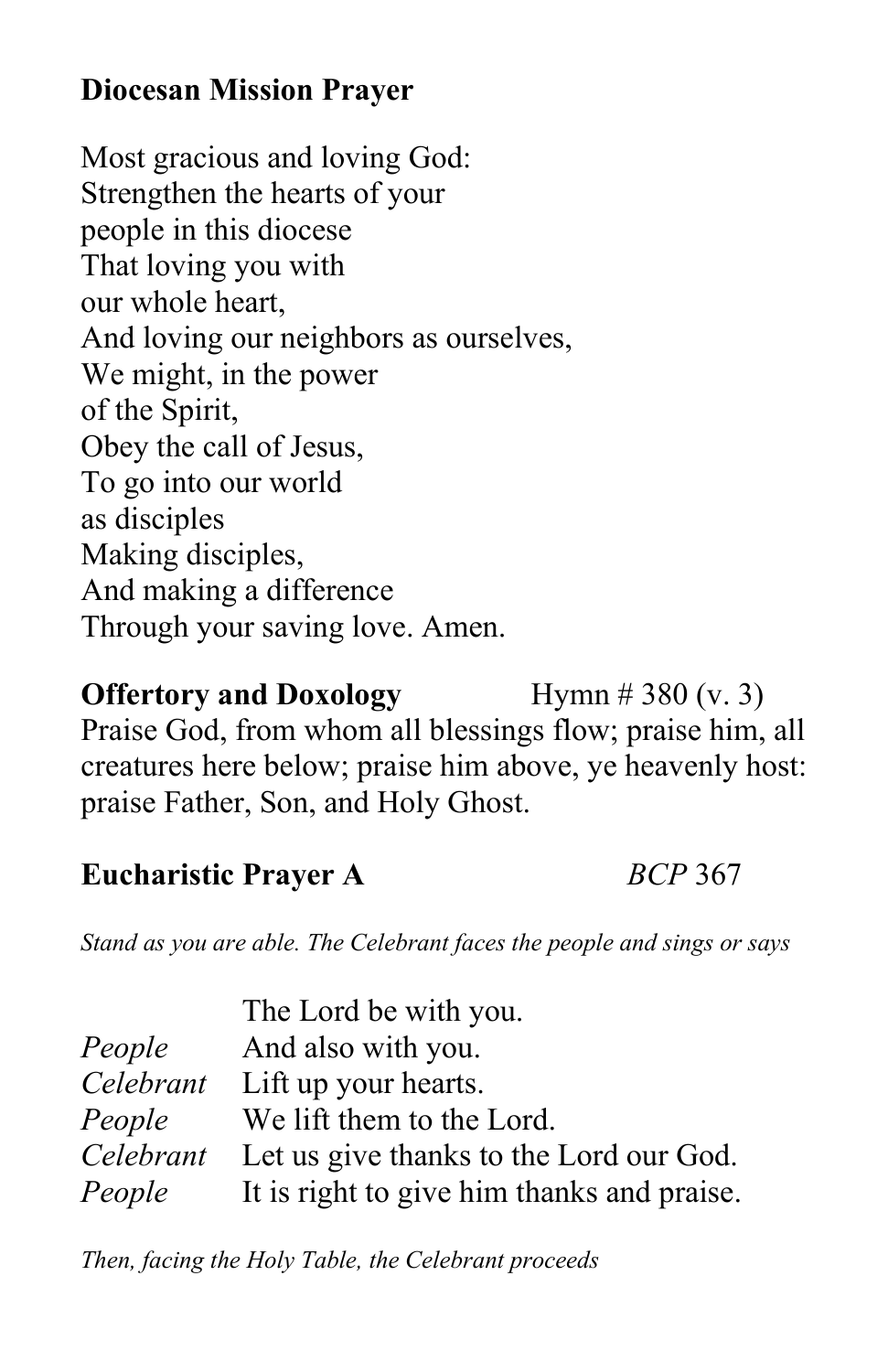It is right, and a good and joyful thing, always and everywhere to give thanks to you, Father Almighty, Creator of heaven and earth.

Through Jesus Christ our Lord. For our sins he was lifted high upon the cross, that he might draw the whole world to himself; and, by his suffering and death, he became the source of eternal salvation for all who put their trust in him.

Therefore we praise you, joining our voices with Angels and Archangels and with all the company of heaven, who for ever sing this hymn to proclaim the glory of your Name:



#### **Sanctus S124**

#### *Stand or kneel as you are able*

*Then the Celebrant continues*

Holy and gracious Father: In your infinite love you made us for yourself; and, when we had fallen into sin and become subject to evil and death, you, in your mercy, sent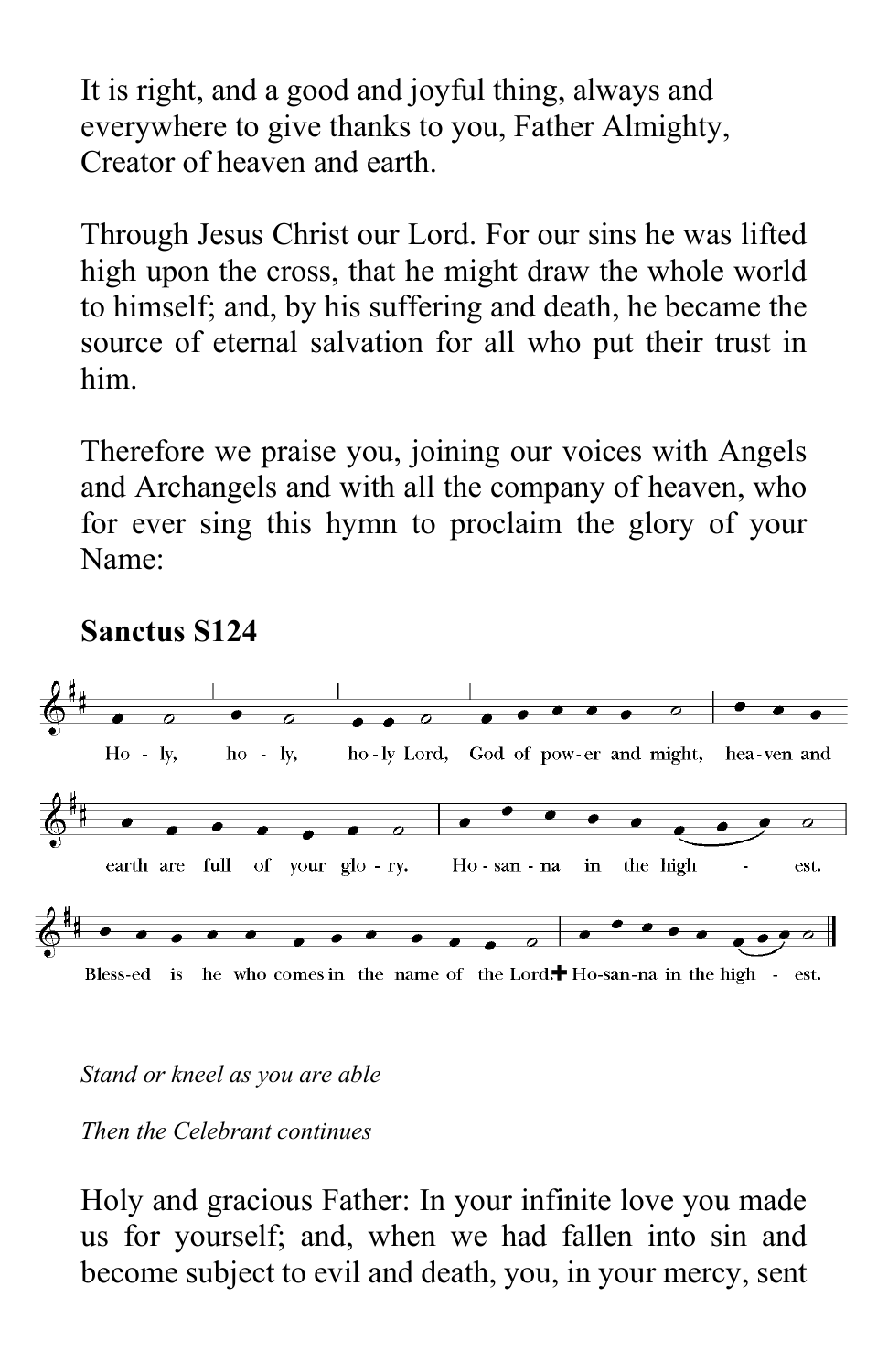Jesus Christ, your only and eternal Son, to share our human nature, to live and die as one of us, to reconcile us to you, the God and Father of all.

He stretched out his arms upon the cross, and offered himself in obedience to your will, a perfect sacrifice for the whole world.

*At the following words concerning the bread, the Celebrant is to hold it or lay a hand upon it; and at the words concerning the cup, to hold or place a hand upon the cup and any other vessel containing wine to be consecrated.*

On the night he was handed over to suffering and death, our Lord Jesus Christ took bread; and when he had given thanks to you, he broke it, and gave it to his disciples, and said, "Take, eat: This is my Body, which is given for you. Do this for the remembrance of me."

After supper he took the cup of wine; and when he had given thanks, he gave it to them, and said, "Drink this, all of you: This is my Blood of the new Covenant, which is shed for you and for many for the forgiveness of sins. Whenever you drink it, do this for the remembrance of me."

Therefore we proclaim the mystery of faith:

*Celebrant and People* Christ has died. Christ is risen. Christ will come again.

*The Celebrant continues*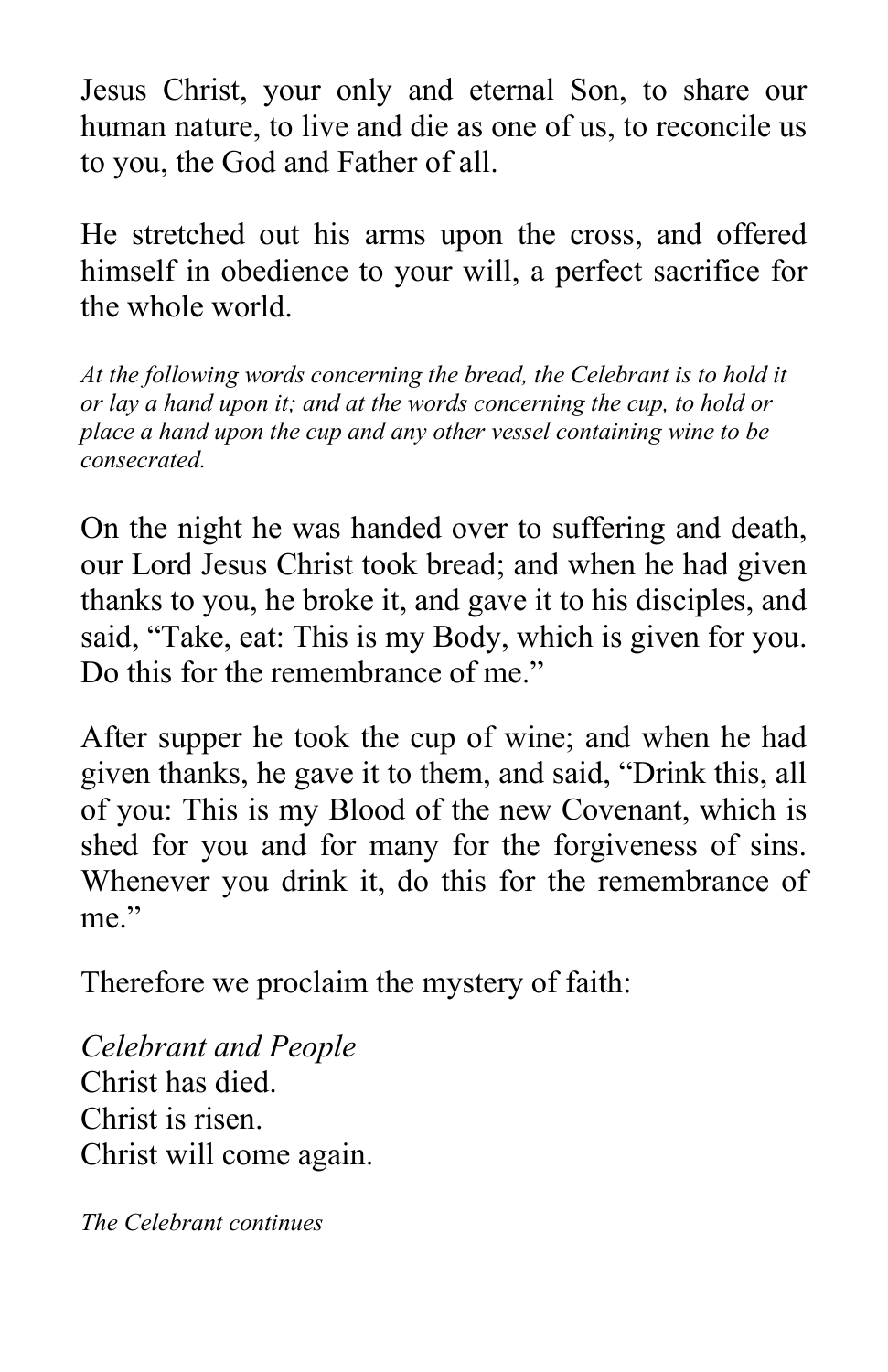We celebrate the memorial of our redemption, O Father, in this sacrifice of praise and thanksgiving. Recalling his death, resurrection, and ascension, we offer you these gifts.

Sanctify them by your Holy Spirit to be for your people the Body and Blood of your Son, the holy food and drink of new and unending life in him. Sanctify us also that we may faithfully receive this holy Sacrament, and serve you in unity, constancy, and peace; and at the last day bring us with all your saints into the joy of your eternal kingdom.

All this we ask through your Son Jesus Christ. By him, and with him, and in him, in the unity of the Holy Spirit all honor and glory is yours, Almighty Father, now and for ever. *AMEN*.

And now, as our Savior Christ has taught us, we are bold to say,

*People and Celebrant*

Our Father, who art in heaven, hallowed be thy Name, thy kingdom come, thy will be done, on earth as it is in heaven. Give us this day our daily bread. And forgive us our trespasses, as we forgive those who trespass against us. And lead us not into temptation, but deliver us from evil.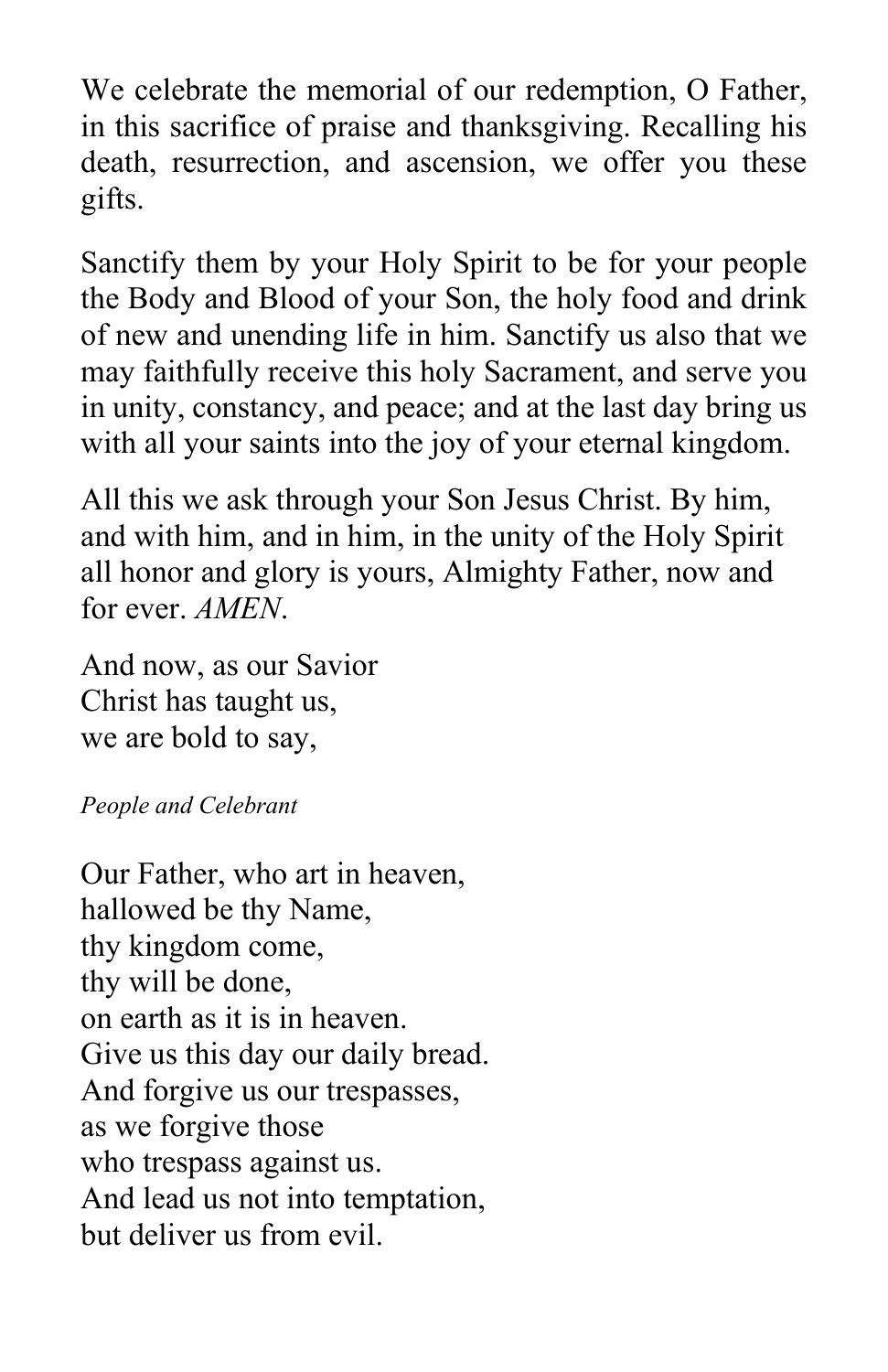For thine is the kingdom, and the power, and the glory, for ever and ever. *Amen.*

# **The Breaking of the Bread**

*The Celebrant breaks the consecrated Bread.*

*A period of silence is kept.*

*Then may be sung or said*

# **Fraction Anthem S-156** *(Celebrant and People)*



*Facing the people, the Celebrant says the following Invitation*

The Gifts of God for the People of God. Take them in remembrance that Christ died for you, and feed on him in your hearts by faith, with thanksgiving.

*The ministers receive the Sacrament in both kinds, and then immediately deliver it to the people.*

*The Bread and the Cup are given to the communicants with these words*

The Body of Christ, the bread of heaven. [*Amen.*] The Blood of Christ, the cup of salvation. [*Amen*.]

*After Communion, the Celebrant says*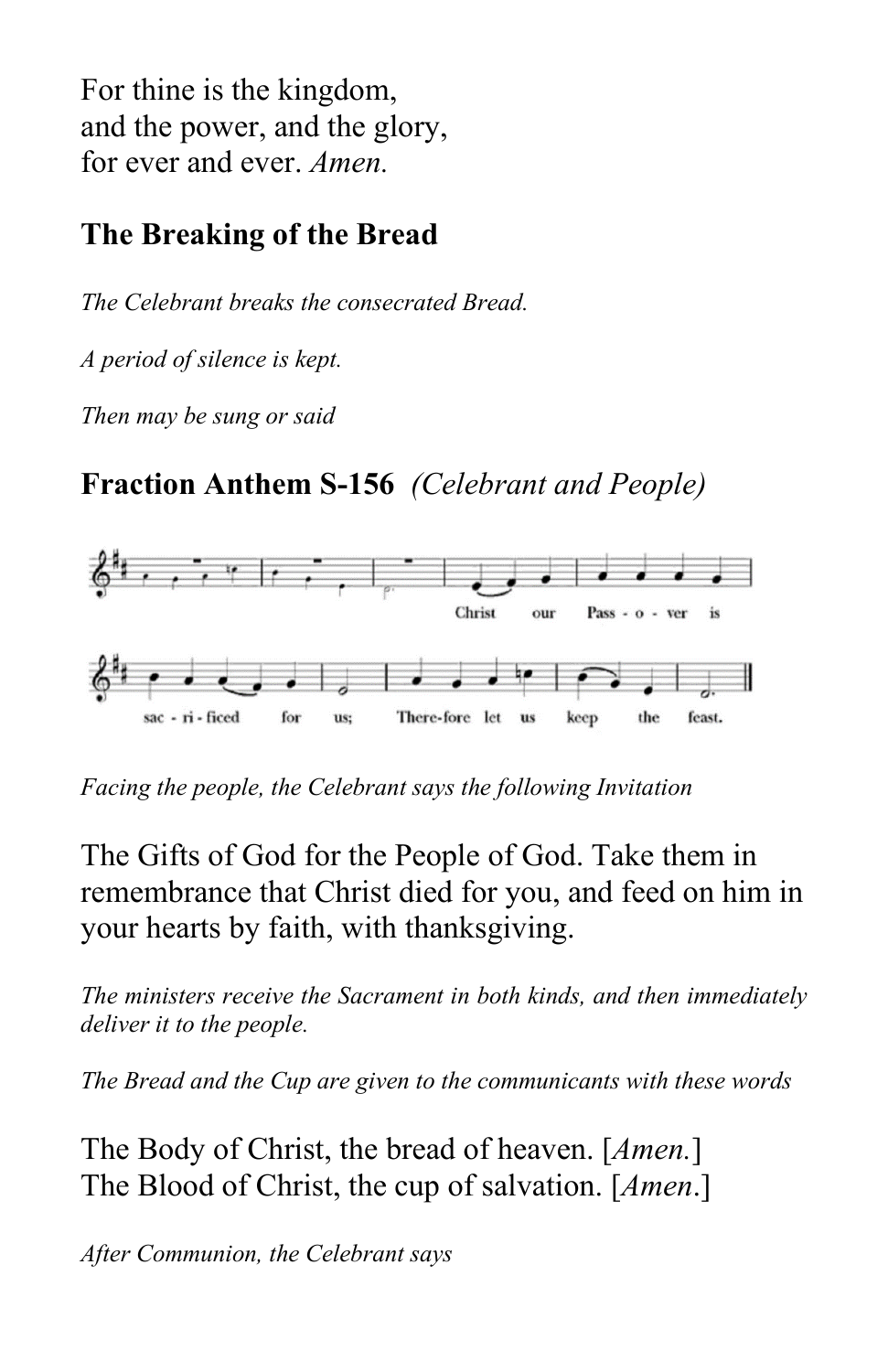Let us pray.

#### *Celebrant and People*

Eternal God, heavenly Father, you have graciously accepted us as living members of your Son our Savior Jesus Christ, and you have fed us with spiritual food in the Sacrament of his Body and Blood. Send us now into the world in peace, and grant us strength and courage to love and serve you with gladness and singleness of heart; through Christ our Lord. Amen.

## **Solemn Prayer of the People**

*In Lent, in place of a seasonal blessing, a solemn Prayer over the People is used, as follows:*

*The Deacon or, in the absence of a deacon, the Celebrant says*

Bow down before the Lord.

*The people kneel and the Celebrant says the following prayer:*

Almighty God, we pray you graciously to behold this your family, for whom our Lord Jesus Christ was willing to be betrayed, and given into the hands of sinners, and to suffer death upon the cross; who lives and reigns for ever and ever. *Amen.*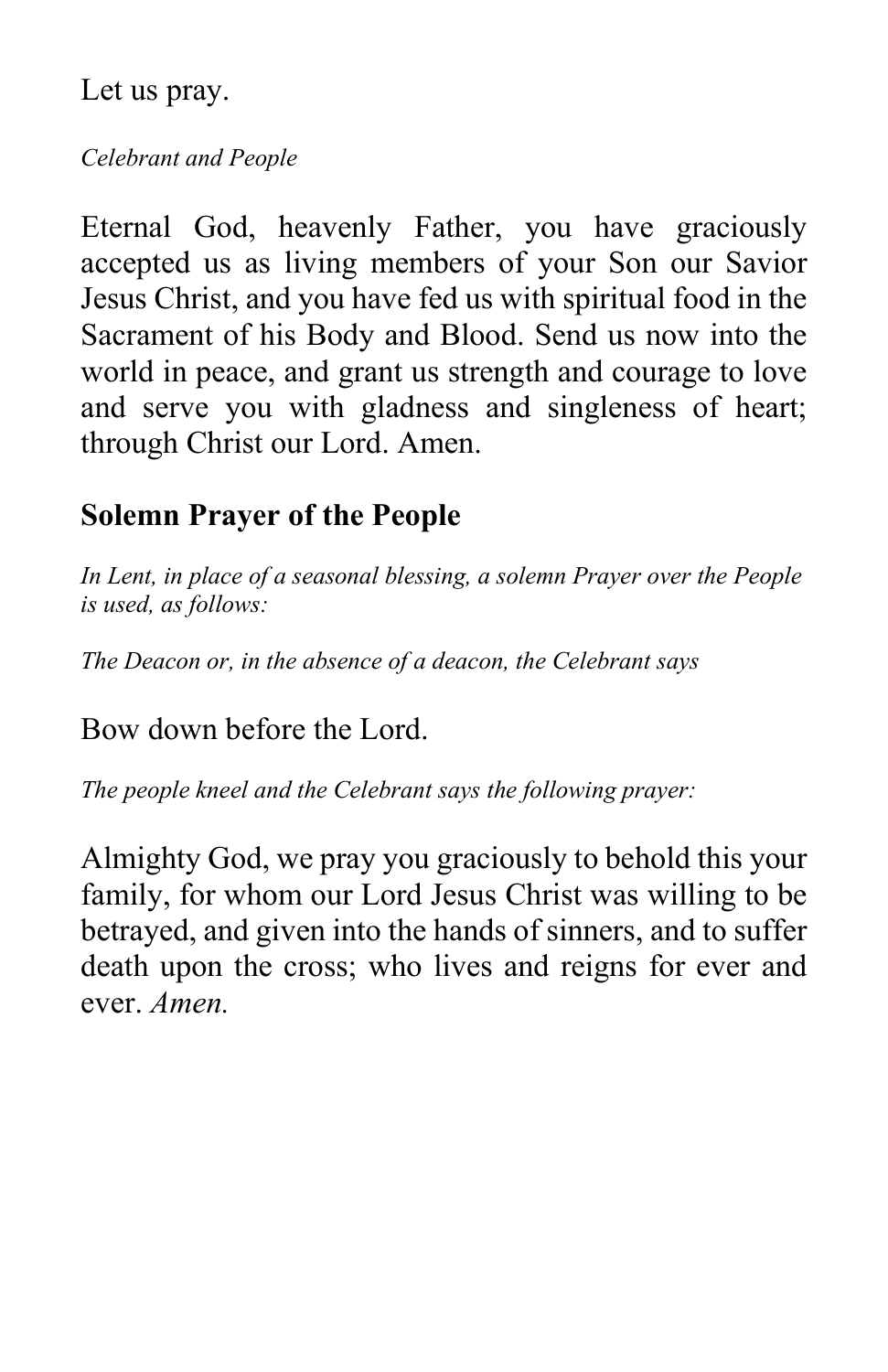# **Hymn in Procession #474**

- 1 When I survey the wondrous cross where the young Prince of Glory died, my richest gain I count but loss, and pour contempt on all my pride.
- 2 Forbid it, Lord, that I should boast, save in the cross of Christ, my God: all the vain things that charm me most, I sacrifice them to his blood.
- 3 See, from his head, his hands, his feet sorrow and love flow mingled down! Did e'er such love and sorrow meet, or thorns compose so rich a crown?
- 4 Were the whole realm of nature mine, that were an offering far too small; love so amazing, so divine, demands my soul, my life, my all.

## **Dismissal**

Let us go forth in the name of Christ. *People* Thanks be to God.

*Please join us for a reception in the Parish Hall.*

Copyrighted music used with permission under ONE LICENSE #737635-A. All rights reserved. Valid for: 12/16/2021 – 12/15/2022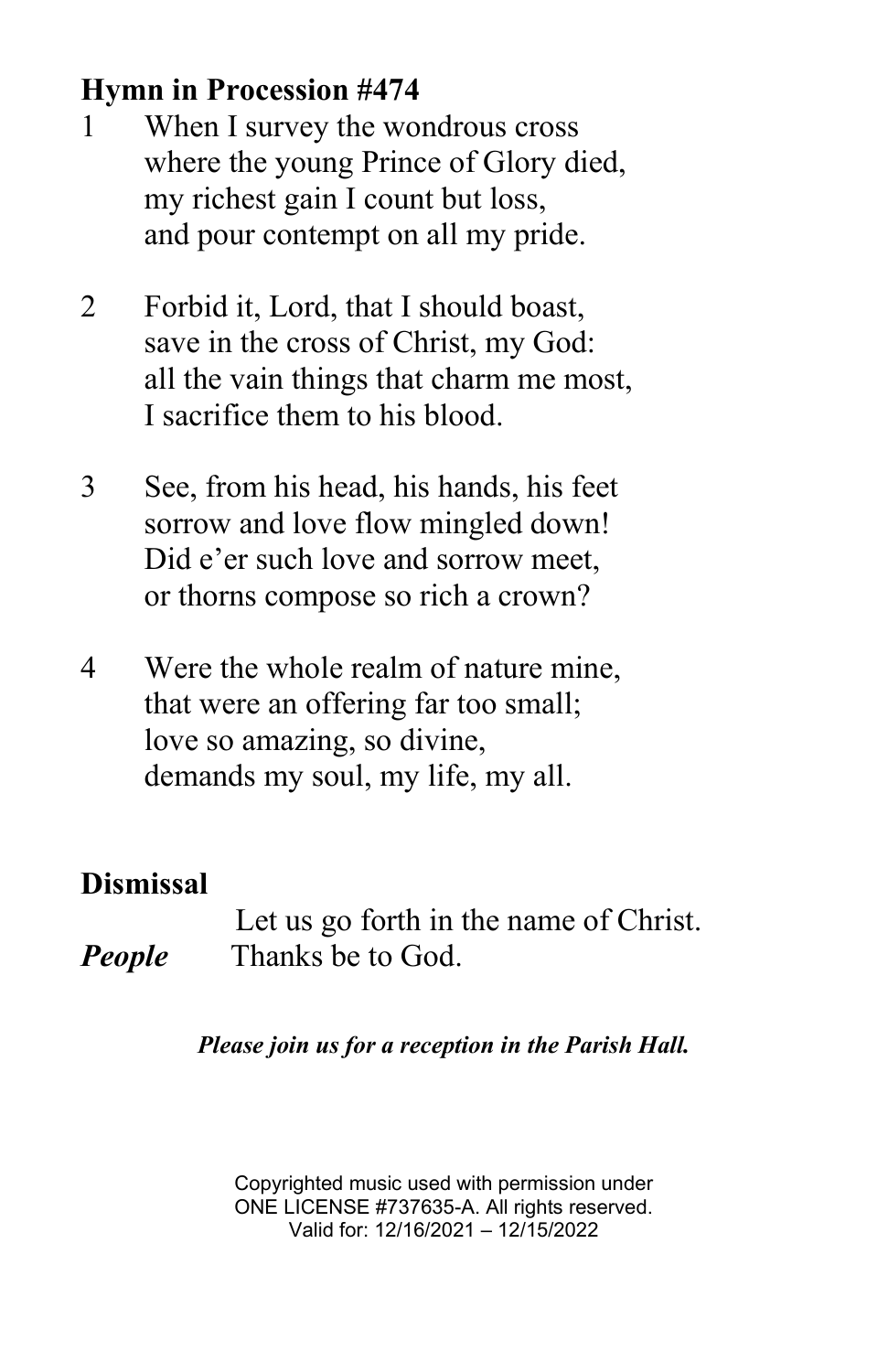# *Confirmation*

Wyatt Fallin Emily Morgan Michael Morgan Lisa Urmston

# *Reception*

Karen Nealis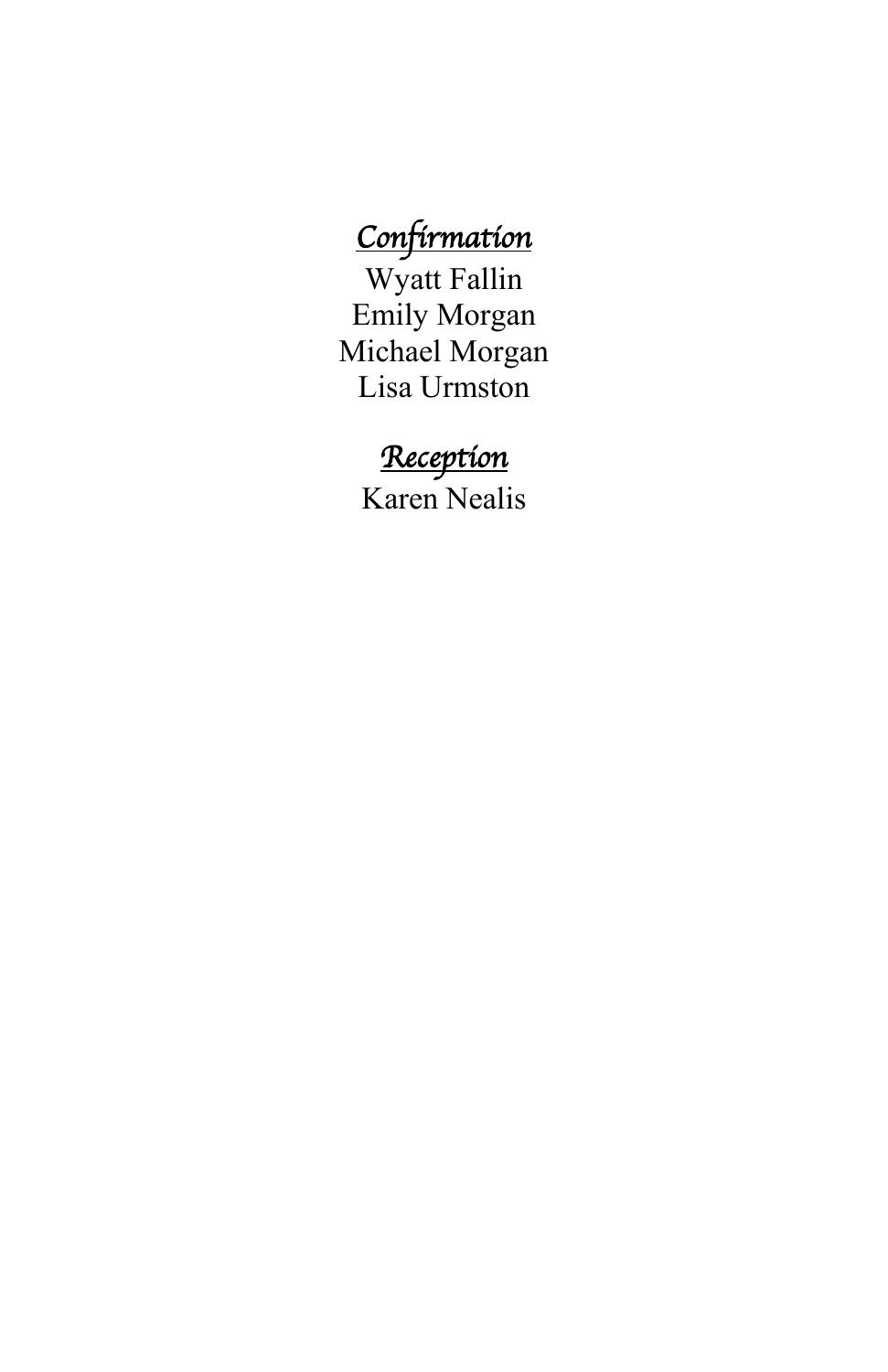#### **PRAYERS AND REMEMBRANCES OF THE WEEK**

| <b>Immediate Needs:</b> | <b>Tammy Moore</b>      | Ron Doerschug       |
|-------------------------|-------------------------|---------------------|
| Erin Apperson           | Michael Morgan          | Linda Doerschug     |
| Tina Brown              | Craig New               | Mark Donnell        |
| Jane Carper             | Wade Nichols            | Donna Fargo         |
| Cindy Cebula            | Angie Nolfo             | <b>Betty Grady</b>  |
| Mazie Chilton           | Bill R. Pendleton       | Linda Hicks         |
| Mary Couture            | Lance Porter            | <b>Betty Hooven</b> |
| Anne Cox                | Julie Pratt             | Kelly Jarvis        |
| Kevin Cox               | Juanita Puckett         | BJ Johnson          |
| Sarah Springthorpe-     | Kerry Reagan            | Sandy Johnson       |
| Denmark                 | Candace Sammons         | <b>Yvette Jones</b> |
| Sonia Donnell           | Evedene Schafer         | Amory King          |
| Barbara Embry           | Rose Mary Smoot         | David Kroupa        |
| Marcus Ford             | Miki Spencer            | Angelia Lawrence    |
| Susan Fulk              | Sid Spencer, Jr.        | Martha Marcum       |
| Ginny Gilbert           | Johnny Springthorpe     | Will Merritt        |
| Abbie Gray              | Tammy                   | Susan Olchak        |
| Brian Gray              | Springthorpe            | Victoria Rogelin    |
| Raelynn Harp            | Carolyn Town            | David S.            |
| Melissa Hopkins         | Carla Warner            | Betty Town          |
| Rita Johnson            | RJ Wilhite              | Vicky Town          |
| Larry Keesler           | Betty Wright            | Mike Wilson         |
| Mike Keziah             | <b>Long Term Needs:</b> | Jack Woltz          |
| Polly Kidwell           | *Anonymous              | Hope Zimmerman      |
| Joy King                | Theresa Caravello       |                     |
| Carrie Krahn            | Ann Cochrane            |                     |
| Kay MacAllen            | Kat Cook                |                     |
| Rebecca McNabb          |                         |                     |
| Susanna Metz            |                         |                     |
| John Moore              |                         |                     |

*If you would like yourself or someone else included, please call the church office.*

#### **TRINITY FAMILY IN THE ARMED SERVICES OF OUR COUNTRY**

Amanda Eads, Wesley Frye, Corbin Humphrey, Matt Kroupa, Glenn Lynch, Gordon Lynch, Haley Muething, John Nichols, Christopher Noble, Robert Poole & Matthew Quilliman.

#### **DIOCESAN CYCLE OF PRAYER**

Communidad Puerta Abierta, Greensboro Holy Trinity Church, Greensboro

#### **BIRTHDAYS**

April 10<sup>th</sup> Lee Wilsonwithers, 11<sup>th</sup> Larry Keesler

#### Melissa Roth Culver **ANNIVERSARIES**

12<sup>th</sup> Mark & Kate Appler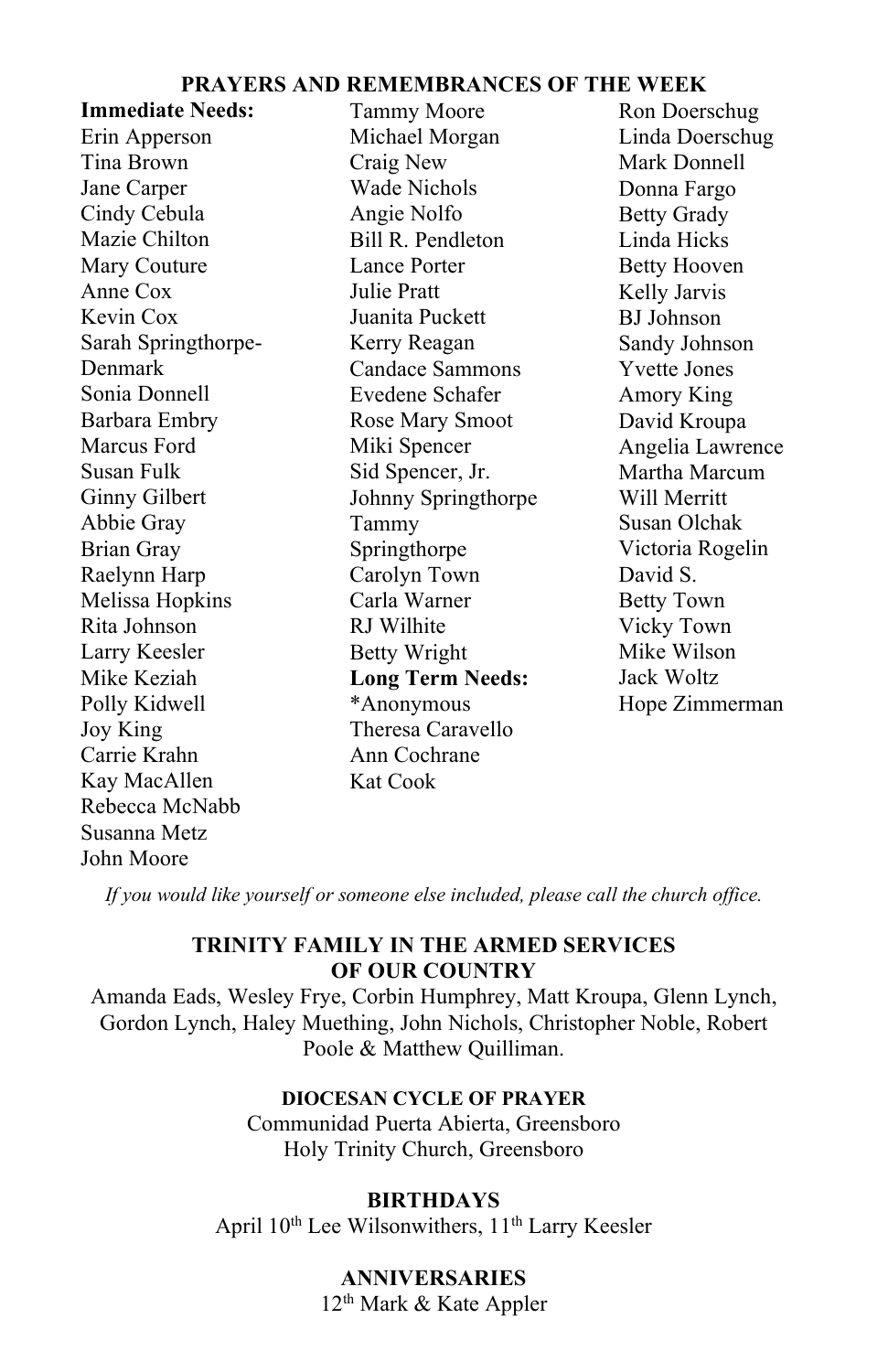#### **ANNOUNCEMENTS**

Today we welcome **The Rt. Rev. Samuel Rodman**, XII Bishop of the Episcopal Diocese of North Carolina.

The loose plate offering today is designated for the **Bishop's Discretionary Fund**. It is used for religious and charitable purposes, pastoral emergencies and ministries arising during the course of the year. If you would like to write a check, please indicate on the memo line.

Join us on Tuesdays, Wednesdays, and Thursdays during Lent for **Noonday Prayer.** We will gather in the sanctuary each day from 12:00-12:15.

**Trinity's book group** meets at 10 am every Wednesday morning in the parish hall. Our next new book will be, Holy Envy: Finding God in the Faith of Others, by Barbara Brown Taylor. The Reverend Taylor is an Episcopal Priest, and this is her story of teaching world religion to students at Piedmont College in Georgia. She talks about what the students learn, and what she learns. Please call or email Wendy Tatman if you have questions. Email [wbtatman@yahoo.com](mailto:wbtatman@yahoo.com) or call 336-375-6828

**Lyn's Medical Loan Closet** is in need of volunteers. If you would like to learn more, please contact Kate Appler or Margie Martin.

#### **Holy Week Schedule**

| Wednesday, April 13 <sup>th</sup> | $5:30$ p.m.  | <b>Evening Prayer</b>   |  |
|-----------------------------------|--------------|-------------------------|--|
| Thursday, April 14 <sup>th</sup>  | $6:00$ p.m.  | Maundy Thursday Service |  |
|                                   | $7:00$ p.m.  | Prayer Vigil            |  |
| Friday, April 15 <sup>th</sup>    | $12:00$ noon | Good Friday Service     |  |
| Sunday, April 17th                | $8:30$ a.m.  | Easter Sunday           |  |
|                                   | $10:30$ a.m. | Easter Sunday           |  |
|                                   |              |                         |  |

There will be an Easter egg hunt following the 10:30 service \*\*\*Kids-bring your Easter baskets!\*\*\*

*If you are visiting, please fill out a Visitor Card and put it in the offering plate or hand it to a greeter. Restrooms are located downstairs.*